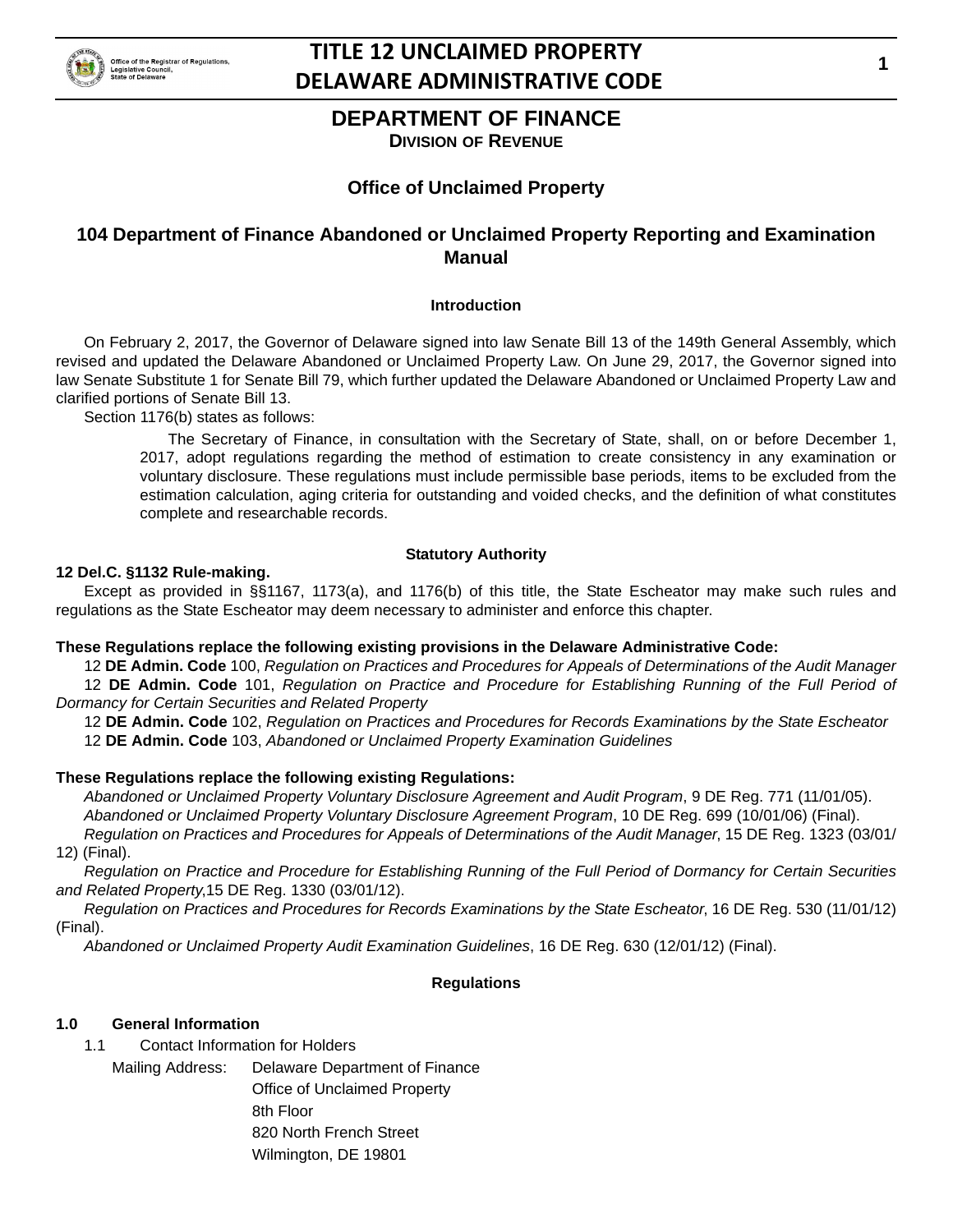Phone Number 302-577-8782 Fax Number: 302-577-7179 E-mail: escheat.holderquestions@delaware.gov Website: https://unclaimedproperty.delaware.gov

1.2 Contact Information for Owners and Claims Mailing Address: Delaware Department of Finance Office of Unclaimed Property 8th Floor 820 North French Street Wilmington, DE 19801 Phone Number: 302-577-8782

E-mail: escheat.claimsquestions@delaware.gov Website: https://unclaimedproperty.delaware.gov

**22 DE Reg. 851 (04/01/19)**

# **2.0 Delaware Department of Finance Abandoned or Unclaimed Property Reporting and Examination Manual**

# 2.1 *Preface*

The Department of Finance's Office of Unclaimed Property ("DOF" or the "State") is committed to promoting Holder compliance. Holders of abandoned or unclaimed property reportable to the State of Delaware must file annual reports and remit property to the State of Delaware. To encourage compliance and to enforce the State's Abandoned or Unclaimed Property Law, Title 12, Chapter 11 of the Delaware Code (the "Abandoned or Unclaimed Property Law"), DOF recognizes the need to conduct examinations. DOF recognizes that each examination is unique. This manual is intended to create a framework so that a Holder undergoing an examination by the State of Delaware will have a basic understanding of the process and the State's expectations. The standards contained in this manual are to be implemented consistently to ensure fair and uniform treatment of Holders. Absent permission from the State Escheator, the standards are not discretionary, and third-party audit firms may not develop or utilize their own distinct applications of these standards and instructions.

# 2.2 *Guiding Principles*

- 2.2.1 The goal of an unclaimed property examination shall be to determine whether the Holder is in compliance with the Delaware abandoned or unclaimed property laws. These examination guidelines shall relate to all property that may be subject to escheat pursuant to the Abandoned or Unclaimed Property Law of Delaware, Title 12, Chapter 11, of the Delaware Code. Abandoned or unclaimed property is reported to the State of Delaware pursuant to the Abandoned or Unclaimed Property Law and the priority rules and other provisions set forth in the United States Supreme Court case Texas v. New Jersey, 379 U.S. 674 and 380 U.S.518 (1965) and reaffirmed by Delaware v. New York, 507 U.S.490 (1993).
- 2.2.2 The State of Delaware has jurisdiction over the escheatment of property that has met one of three criteria:
	- 2.2.2.1 The last known address of the owner is located in the State of Delaware;
	- 2.2.2.2 The last known address of the owner is unknown, and the Holder is incorporated or formed under the laws of the State of Delaware; or
	- 2.2.2.3 The last known address of the owner is not located in any state of the United States, or the District of Columbia, or any territory or possession of the United States, and the Holder is incorporated or formed under the laws of the State of Delaware
- 2.2.3 The State Escheator shall not use collection goals or quotas during the conduct of an examination to assess a Holder's compliance.
- 2.2.4 The State Escheator shall make available, upon request, copies of all contracts between the State Escheator and any third-party auditor hired to conduct or assist with an examination.
- 2.2.5 The State's goal in every examination is to be predictable, fair, and consistent while determining the Holder's historical compliance, and to encourage and facilitate the Holder's ongoing and future compliance with the Abandoned or Unclaimed Property Law.
- 2.2.6 The DOF is committed to promoting Holder compliance. In an effort to accomplish this objective, a Voluntary Disclosure Agreement (VDA) program has historically been available through DOF to Holders who may not be presently in compliance but want to comply with the Abandoned or Unclaimed Property Law. Currently, the Secretary of State administers a VDA program for Holders to come forward and report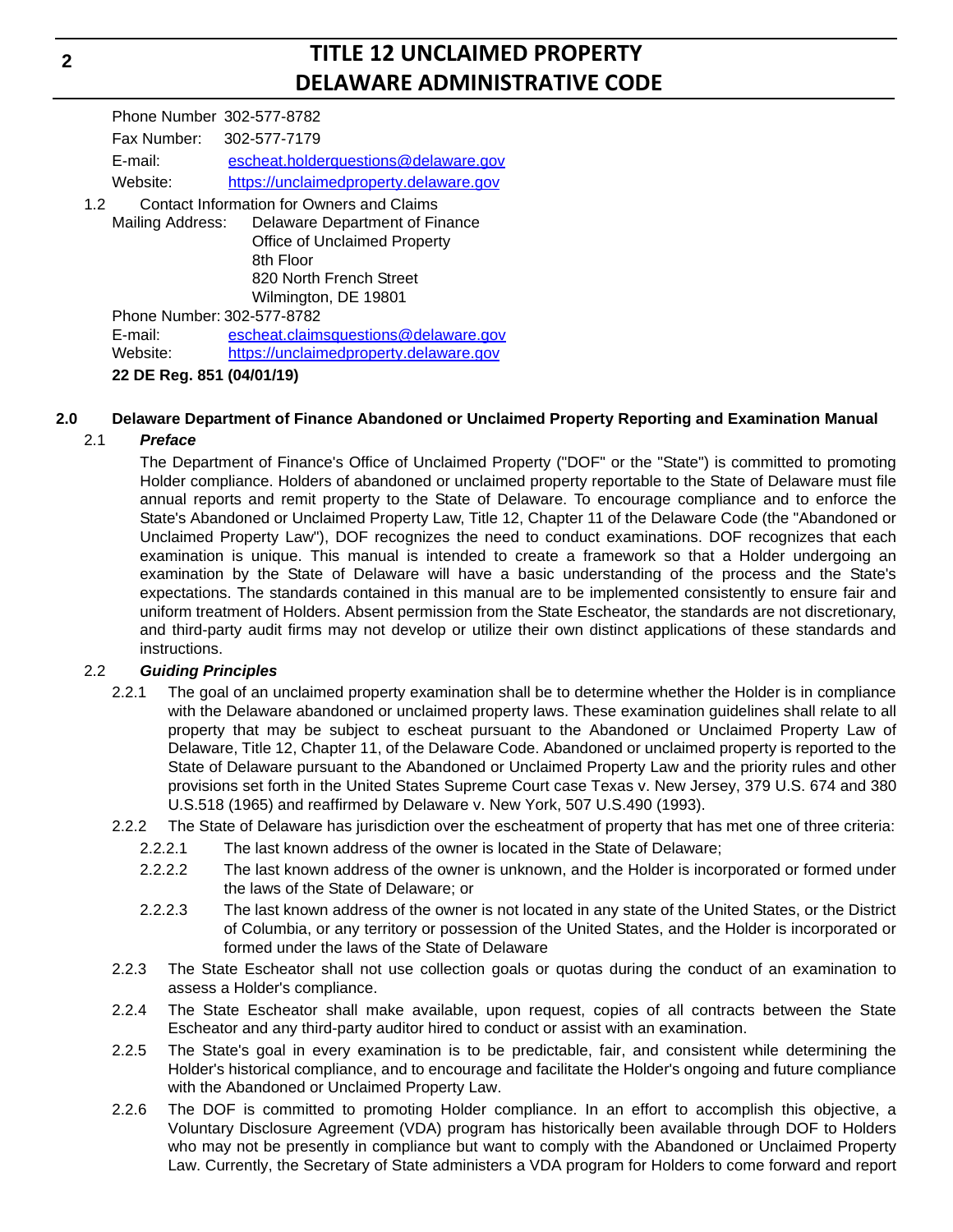abandoned property liability. The agreement entered into at the conclusion of the VDA program releases Holders from all claims, demands, interest, penalties, actions or causes of action related to all property reported properly under the terms of the VDA.

# 2.3 *Effective Date*

The effective date of these Regulations shall be the date they are adopted, and the standards contained therein shall apply to all examinations commenced after that date. To the extent practical, the Regulations shall apply to any ongoing examinations that commenced prior to the effective date of these Regulations, though the failure of the State to have conformed to a Reporting and Examination Manual not-yet-in-existence would not invalidate an examination.

## 2.4 *When property presumed abandoned*

- 2.4.1 See Title 12, Chapter 11 of the Delaware Code for applicable dormancy periods for various property types.
- 2.4.2 For a stored value card or gift card, the maximum cost is determined utilizing information from an annual federal income tax return (for example, the 2016 Form 1120 or equivalent) for each applicable year. The State shall consider the cost of goods sold plus total deductions less charitable contributions, depreciation and depletion.
	- 2.4.2.1 For example, an appropriate calculation would be as follows: for a corporation filing an IRS Form 1120 - U.S. Corporation Income Tax Return, the State shall use the following lines from Form 1120 to calculate maximum cost:

Line 2 COGS

- + Line 27 Total Deductions
- Line 19 Charitable Contributions
- Line 20 Depreciation
- Line 21 Depletion

Maximum Cost in Dollars

The Maximum Cost in Dollars divided by Line 1 Gross Receipts equals the Maximum Cost as a Percentage of Gross Receipts.

2.4.2.2 Other reasonable alternative calculations may be proposed by a Holder and shall be considered on a case-by-case basis by the State Escheator.

### 2.5 *Indication of Owner Interest in the Property*

- 2.5.1 Section 1136 of Title 12, Delaware Code defines various owner actions which constitute an "indication of owner interest in property."
- 2.5.2 Actions which do not indicate the owner's interest in the property include, but are not limited to, automatic postings, automatic reinvestments, computer system conversion dates and non-return of mail (other than a non-returned IRS Form 1099 for ACH or Dividend Reinvestment accounts).
- 2.5.3 A Holder may cross-reference an indication of interest in one investment or account with another investment or account with the same Holder if the records of the Holder indicate the same name on the account, signature card or contract.
- 2.5.4 Proof to the satisfaction of the State Escheator that an Owner has had contact with a designated representative of the Holder in the period of dormancy may be considered an indication of owner interest in the property.

### 2.6 *Report Required by Holder*

- 2.6.1 As of November 10, 2015, the State no longer accepted paper reports. The State will continue to accept reports in an electronic format through February 28, 2018. Beginning March 1, 2018, reports shall be required to be submitted in a web-based record.
- 2.6.2 Although not required by the Abandoned or Unclaimed Property Law or regulation, negative reports will be accepted from any person.

# 2.7 *When Report to be Filed*

- 2.7.1 Beginning February 1, 2018, to ensure a timely response by the DOF, a Holder's request to extend the date for filings shall be made a minimum of 15 calendar days prior to the date specified for the Holder under 12 **Del.C.** §1144.
- 2.7.2 The State Escheator may grant an extension of the date of filing for good cause. Good cause includes, but is not limited to, a natural disaster, criminal activity related to the Holder's books and records, recent changes in the form of ownership of the Holder through merger, acquisition or reorganization, and, for a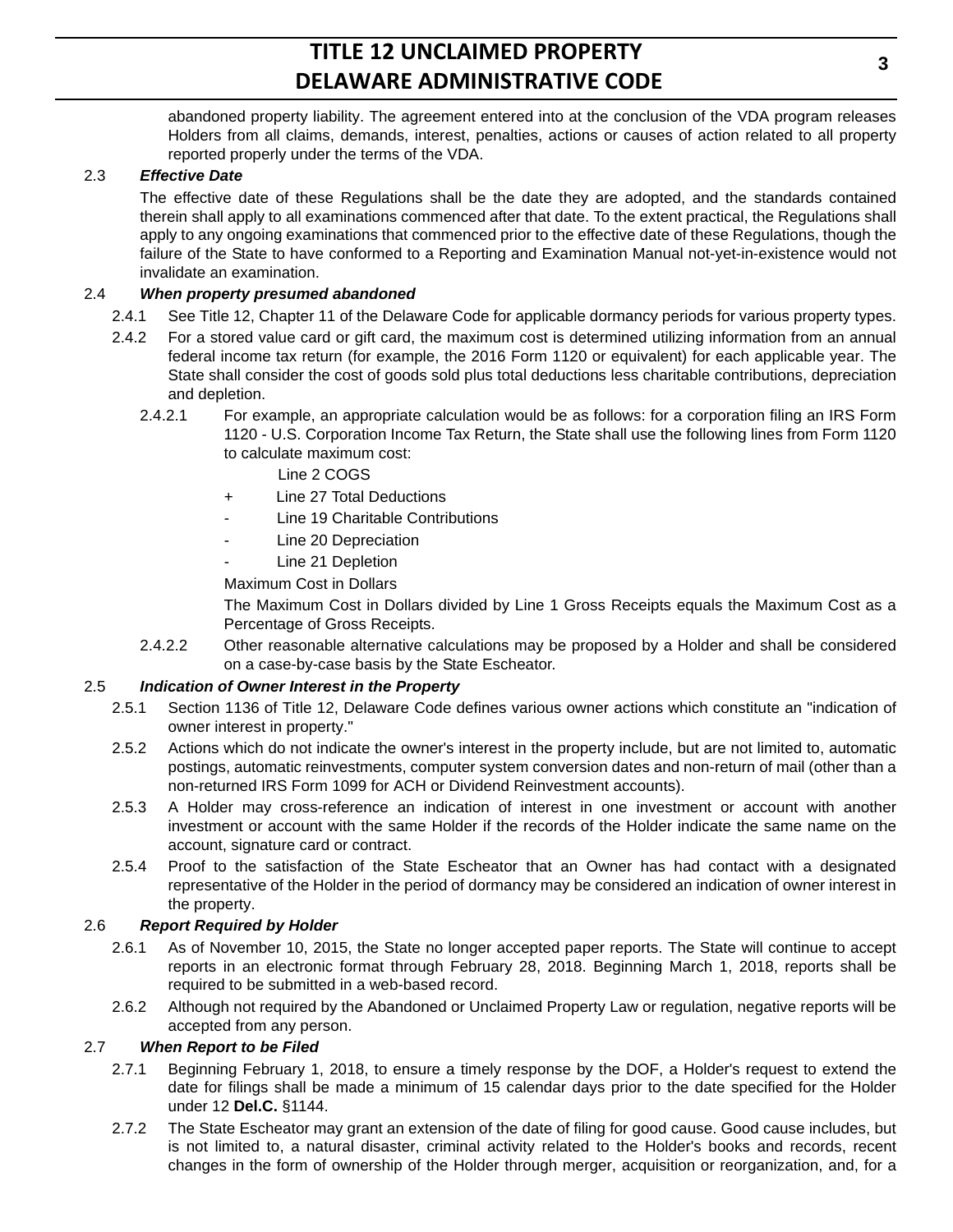Holder having three or fewer employees, a recent change in management. Beginning February 1, 2018, good cause shall not include a failure to perform a requirement such as due diligence pursuant to §§1148 and 1149 of the Abandoned or Unclaimed Property Law.

## 2.8 *Address of owner to establish priority*

In order to establish priority, a sufficient description or code shall include two of the following three data points, which must not conflict with each other: a City, a State or foreign code, and a postal code. The location of the transaction is not evidence of the last known address of the owner.

## 2.9 *Retention of Records by Holder*

Records to be retained by the Holder include the date, place, and nature of the circumstances that gave rise to the property right. These records may include the following: tax returns (including consolidated and affiliation schedules), organization charts, charts of accounts, unclaimed property filing history (for all states if the Holder is incorporated or formed in the State of Delaware), prior completed and accepted voluntary disclosure agreements (VDAs) and examinations, bank statements, bank reconciliations, outstanding check lists, detail general ledgers, aged accounts receivable reports, aged accounts payable reports, policies and procedures related to record retention, accounting, and unclaimed property, and if applicable, information surrounding gift card issuances and redemptions.

## 2.10 *Authority to Conduct Abandoned Property Examinations*

- 2.10.1 Section 1171 of Title 12, Delaware Code provides the State Escheator with the authority to examine the records of a person or the records in the possession of an agent, representative, subsidiary, or affiliate of the person under examination in order to determine whether the person complied with the provisions of the Abandoned or Unclaimed Property Law.
- 2.10.2 Section 130 of the Epilogue to the State's Budget for Fiscal Year 2018 (ending June 30, 2018) provides the Secretary of Finance or his or her designee with the authority to enter into agreements with organizations to identify abandoned property to be escheated to the State by means of audit, examination or otherwise. Similar, if not identical, language has appeared in the State's budget for decades.

## 2.11 *Examination of Holders*

- 2.11.1 The State of Delaware shall examine selected Holders' books and records for compliance with the Abandoned or Unclaimed Property Law. The examination shall be assigned to an auditor or to a third-party auditing firm ("Auditor" or the "Auditors") that has been retained by the State for such purposes. At the request of a Holder, and if the parties agree on the terms, the State's third-party Auditor shall enter into a confidentiality agreement with the Holder in a form approved by the State Escheator before any of the Holder's confidential records are produced. (See subsection 2.14, Confidentiality and Non- Disclosure Agreement, for a form NDA approved by the State.)
- 2.11.2 Pursuant to the State Escheator's authority to conduct an examination of the records of a Holder, the State Escheator possesses the authority to resolve an examination via negotiation and settlement with a Holder or their duly authorized representative. This authorization provides flexibility to both the Holder and the State to resolve issues that could require formal appeal or litigation. A mutually-agreed upon settlement resolves an examination as a whole and does not create any precedent on specific legal issues.
- 2.11.3 The State's goal in every examination is to be predictable, fair, and consistent while determining the Holder's historical compliance, and to encourage and facilitate the Holder's ongoing and future compliance with the Abandoned or Unclaimed Property Law.

### 2.12 *Notice of Examination*

- 2.12.1 All State of Delaware unclaimed property examinations begin with an official Notice of Examination letter from the State's Abandoned Property Audit Manager. The letter shall notify the Holder that its books and records (including those belonging to subsidiary and related entities) are subject to examination, identify the assigned Auditor, and include Auditor contact information. The issuance of the official Notice of Examination letter terminates the Holder's ability to enter into a VDA with the State of Delaware until the examination is concluded pursuant to the Abandoned or Unclaimed Property Law.
- 2.12.2 Third-party Auditors are not authorized to engage in any examination or audit without prior consent from the State of Delaware, Department of Finance.
- 2.12.3 Effective July 1, 2015, the State Escheator shall not initiate any new examination of records or an investigation of any person pursuant to the Delaware Abandoned or Unclaimed Property Law unless first the person has been notified in writing by the Secretary of State that the person may enter into an unclaimed property voluntary disclosure agreement, except in the following circumstances: (i) as provided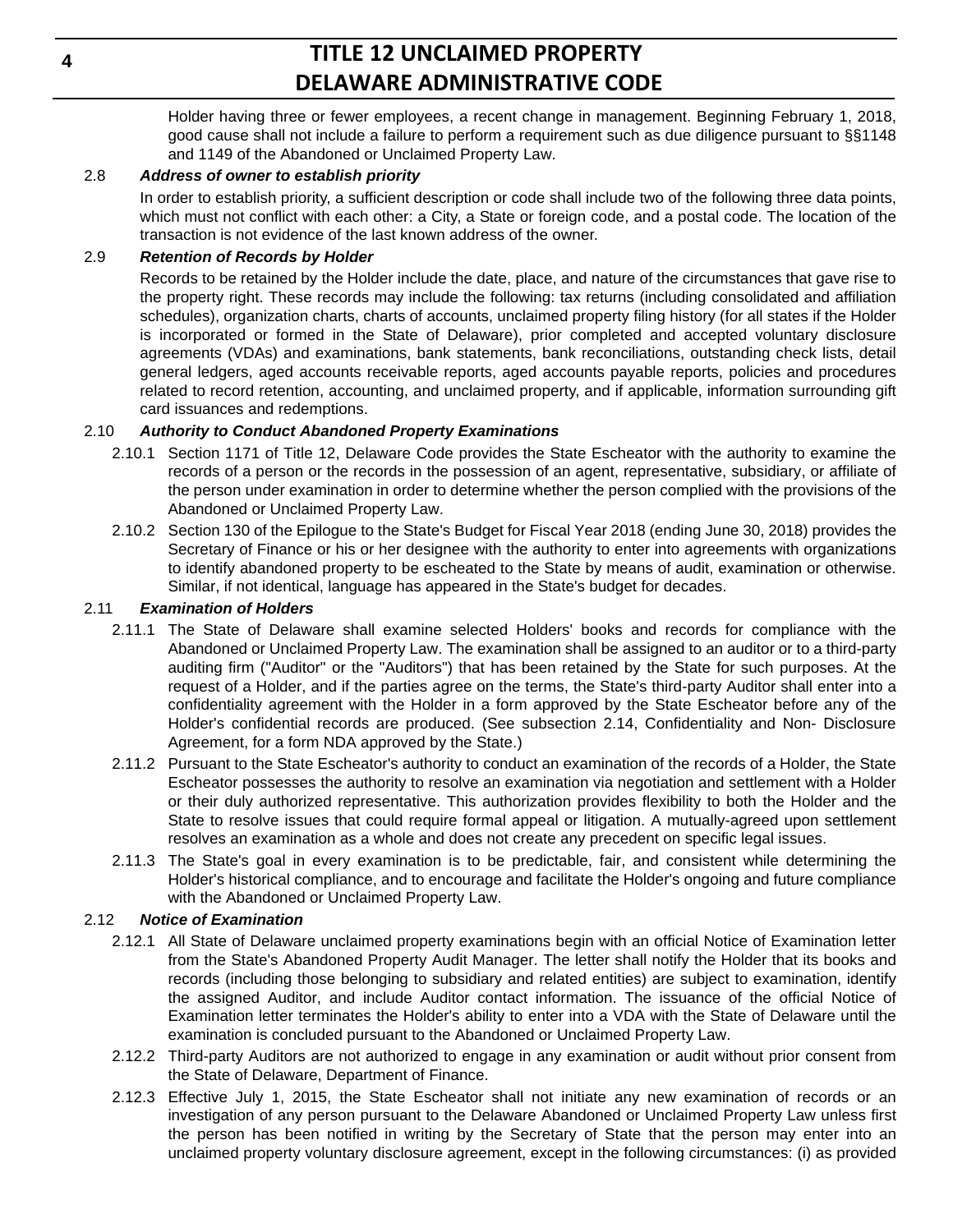in 12 **Del.C.** §1172(d), or (ii) if the person fails to otherwise comply with a requirement imposed on such person pursuant to §1173 of the Delaware Abandoned or Unclaimed Property Law.

- 2.12.4 The State is permitted to examine a Holder for any reason under the Abandoned or Unclaimed Property Law. When identifying a Holder to be examined, the State may consider several factors. These include, but are not limited to the following:
	- 2.12.4.1 A review of past Holder reports for inconsistencies, omissions or a lack of detail;
	- 2.12.4.2 A comparison of a Holder's past reports to the reports of similar Holders within the same industry and of the same approximate size;
	- 2.12.4.3 Any information available from the State, such as Holder reporting and compliance history; and
	- 2.12.4.4 Available public data regarding the Holder, including without limitation, annual company reports, and press materials.
- 2.12.5 Holders selected for examination shall be notified by a letter from the DOF's Audit Manager. The following is an example of Notice of Examination letter issued by the State:

#### Dear [Holder Representative]:

Pursuant to §1171 of Title 12 of the Delaware Code, you are hereby notified that the State of Delaware intends to examine the books and records of [Company Name] and all of its Subsidiaries & Related Entities (hereinafter "[Company Name]"), to determine compliance with the Delaware Abandoned or Unclaimed Property Law, Title 12, Chapter 11, of the Delaware Code (the "Law"). The examination will relate to all property that may be subject to escheat pursuant to the Law. Abandoned or unclaimed property is reported to the State of Delaware pursuant to the Law, as well as the priority rules and other provisions set forth in the United States Supreme Court case *Texas v. New Jersey*, 379 U.S. 674 and 380 U.S.518 (1965) and reaffirmed by *Delaware v. New York*, 507 U.S.490 (1993).

The review will be conducted by Assigned Audit Firm ("AUDITOR NAME") on the behalf of the State of Delaware (the "State"). ("AUDITOR NAME") will contact you within the next three weeks to arrange a mutually agreed upon date to commence the examination. It is the State's expectation that an opening conference will be held within ninety days of this notice. In advance of the opening conference, ("AUDITOR NAME") will send you an initial document request seeking routine but necessary material which you are expected to produce at or before the opening conference. If [Company Name] desires ("AUDITOR NAME") to execute a confidentiality agreement, ("AUDITOR NAME") shall be promptly notified. The execution of a standard confidentiality agreement is permitted by Delaware regulations, but not required, and it shall not delay the opening conference. If [Company Name] believes that it cannot accommodate an opening conference within this timeframe, you should contact me immediately. The scope of the examination will be for the period of 10 years prior to when property is presumed abandoned under this chapter as of the date of this letter through the most recent reportable year due at the conclusion of the examination, or as otherwise agreed to by the State Escheator and the Holder. See 12 **Del.C.** §1172(h).

The State is hereby requesting that you issue a hold notice so that all records are retained, including, but not limited to, bank statements, bank reconciliations, outstanding check lists, detail general ledgers, aged accounts receivable reports, aged accounts payable reports, and if applicable, information surrounding gift card issuances and redemptions. The State requests that all records will be retained, notwithstanding any [Company Name] record retention policies to the contrary, until the examination is completed. See 12 **Del.C.** §1145. Your cooperation in making necessary records available for both past and present years for the purposes of determining [Company Name] compliance with the Law will facilitate the completion of the examination. In addition to specific document requests that will be forthcoming, please have available all of [Company Name] prior years' reports of unclaimed property and supporting documentation for all states, including Delaware. You will be advised throughout the course of the examination of what records will be required to complete the review.

If [Company Name] is presently working with or intends to retain a third-party consultant to assist [Company Name] in the conduct of this examination, please provide me with the name and contact information of the third-party consultant. As expressly stated in the Delaware regulations, the retention of a third party is no basis to delay the examination or the production of records.

In closing, you are specifically requested to have the appropriate individual in your organization contact ("AUDITOR NAME contact") of ("AUDITOR NAME") at (xxx) xxx-xxxx within three weeks of receipt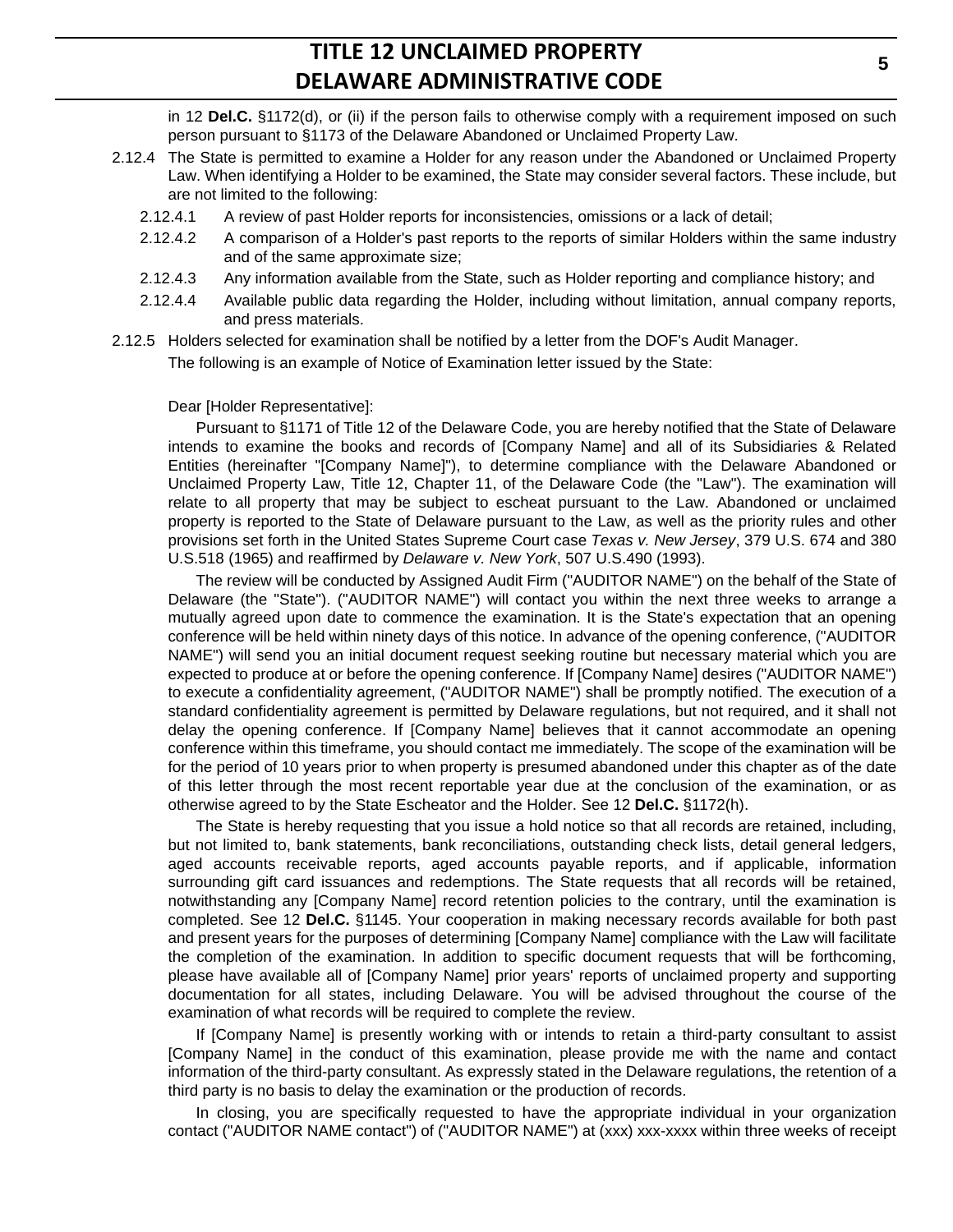of this notice in order to facilitate the exchange of prefatory information and to discuss scheduling of an opening conference.

If you have any questions about this notice, you may contact me at (302) 577-8776. Please be assured that, although ("AUDITOR NAME") is performing the examination as the State's agent, I am the final arbiter of any disputes that may arise during the course of the examination. I look forward to resolving this examination in an expeditious and cooperative manner.

Sincerely yours,

Audit Manager

## 2.13 *Third-Party Advocates*

- 2.13.1 Holders may retain third party advocates (the "Advocate") to assist them in the examination process. The retention of an Advocate is no basis to delay the commencement of the State's examination and the State will not delay the examination so that the Advocate may conduct a review or its own audit of the Holder's books and records in advance of the State's examination. The State will cooperate with the Holder and its Advocate and keep both of them apprised of records requests, interviews and the progress of the audit in general. All records will be requested directly from the Holder.
- 2.13.2 The State's examination shall not be limited to a review of work papers, compilations or record summaries prepared by the Holder or the Advocate, but shall include access to the Holder's original books and records deemed by the State to be necessary to ascertain the Holder's compliance with the Abandoned or Unclaimed Property Law. The State or the designated Auditor shall provide all requests and communications directly to the Holder and, if requested by the Holder, shall also direct copies to the Advocate.
- 2.13.3 The State and its Auditors shall keep Holder representatives directly informed of the progress of the examination. It is the responsibility of the Holder to make available to the State and its Auditors the employees most likely to have first-hand knowledge of the Holder's day-to-day operations. This minimizes the potential for delays caused by miscommunications, ensures the Holder understands its obligations, and aids in furthering future compliance.
- 2.13.4 The State shall conduct periodic reviews of the Auditors' conduct, processes, and procedures to ensure that the Auditors are complying with security protocols, record retention and destruction requirements, and all applicable statutes and regulations.

### 2.14 *Confidentiality and Non-Disclosure Agreement ("NDA")*

- 2.14.1 Holders have the opportunity to enter into a NDA with the assigned Auditor and may, but need not, use an NDA in a form approved by the State. If the Holder elects not to use an NDA approved by the State, and the Holder and Auditor cannot reach an agreement on the terms within sixty (60) days of the date of the Notice of Examination letter, the parties shall rely on the confidentiality provisions of 12 **Del.C.** §1189.
- 2.14.2 The State and its agents are prohibited from disclosing the amount of abandoned or unclaimed property that has been reported to and received by the State by any Holder and disclosing the terms of or supporting documentation related to any abandoned or unclaimed property annual filing, abandoned or unclaimed property VDA, or settlement agreement resulting from the reporting of any abandoned or unclaimed property.
- 2.14.3 The following is an example of a Non-Disclosure Agreement approved by the DOF (section 7 may be tailored to reflect the Auditor's specific security protocols):

### **CONFIDENTIALITY & NONDISCLOSURE AGREEMENT**

|                       | This Confidentiality & Nondisclosure Agreement (the "Agreement") is made and entered this ___ day of  |
|-----------------------|-------------------------------------------------------------------------------------------------------|
|                       | 20___ by and between ___(AUDITOR NAME), a _____(STATE OF INC AND CORP FORM) company, ("_____________" |
| and                   | , and its subsidiaries and related entities (collectively, the                                        |
| "Holder") (at times " | or the "Holder" may be referred to as a "Party" and collectively as the "Parties").                   |

|  |  |  |  |  | 1. Introduction. [AUDITOR NAME] is a contract auditor that has been authorized to conduct an unclaimed property               |  |
|--|--|--|--|--|-------------------------------------------------------------------------------------------------------------------------------|--|
|  |  |  |  |  | examination (the "Examination") of the Holder by the state(s) identified on Exhibit A (hereinafter a "Participating State" or |  |
|  |  |  |  |  | collectively, the "Participating States," and shall, upon written consent of the Holder, include any additional state or      |  |
|  |  |  |  |  | jurisdiction that may, during the course of the Examination, authorize [AUDITOR NAME] to act as its agent and to perform      |  |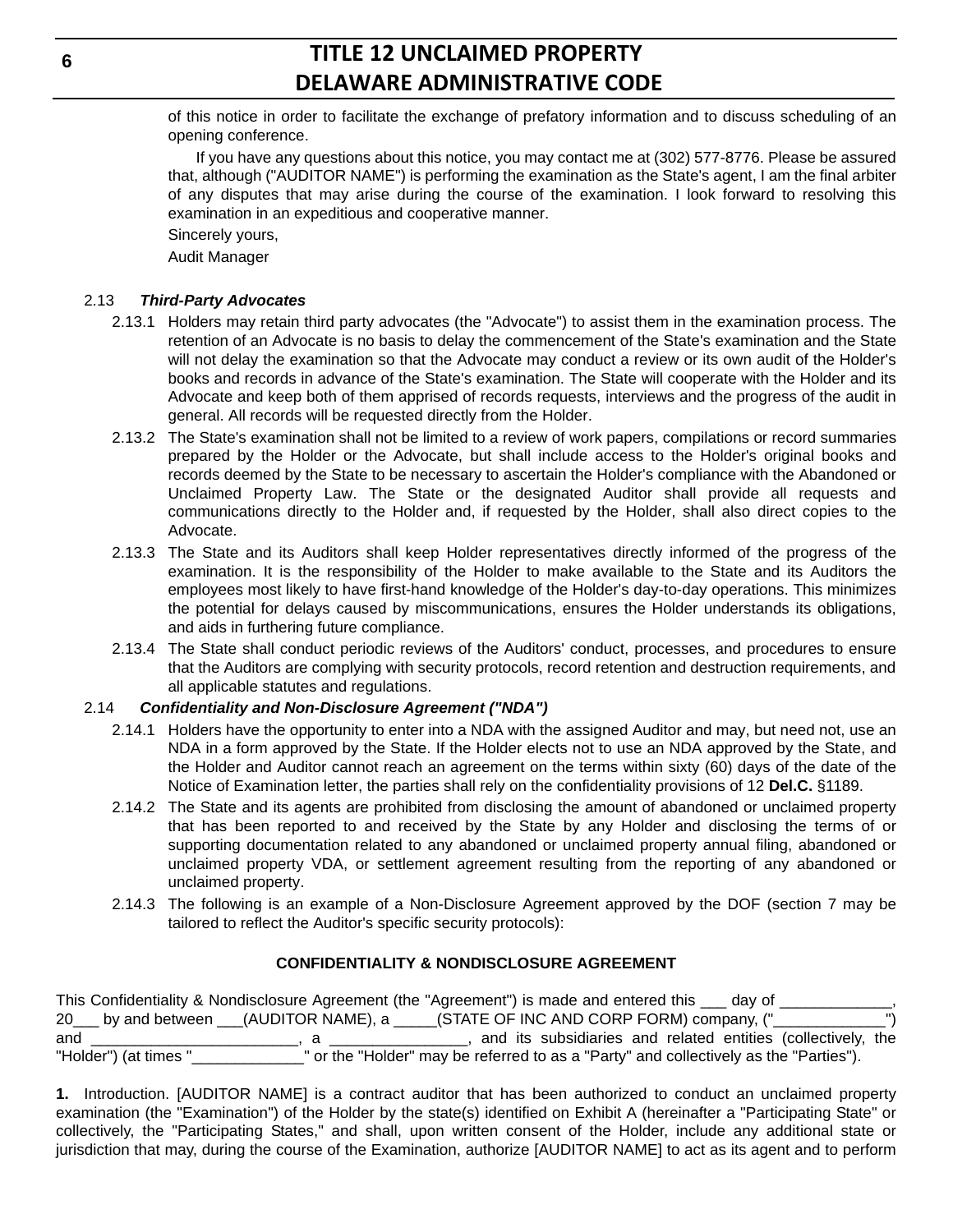an unclaimed property examination of the Holder) to determine the Holder's compliance with the Participating State(s)' unclaimed property laws, rules, and regulations. Upon receipt of any subsequent examination authorization letter, [AUDITOR NAME] shall obtain written consent from the Holder to add such state to the list of participating states attached hereto at Exhibit A.

**2.** Confidential Information, defined. During the course of the Examination, [AUDITOR NAME] may have access to, or receive, confidential and/or proprietary information concerning the Holder including, but not limited to, materials relating to the administration of the Holder's business, operations, unclaimed property procedures and practices; financial information and/or accounting records; information regarding the Holder's current and former shareholders, members or partners, principals, directors, officers, employees, retirees, beneficiaries, customers, consumers, vendors, contractors, agents and other such representatives; and/or any other materials or information disclosed by the Holder or its principals, partners, directors, officers, employees, agents, consultants, advisors, legal counsel, accountants, and other such representatives (collectively "Representatives") to [INSERT AUDITOR NAME] and its Representatives in connection with the Examination. The Parties agree that all such information, including any materials derived therefrom, whether disclosed orally or in written (including electronic) form or otherwise, shall be considered proprietary and confidential and shall hereinafter be referred to as "Confidential Information". Confidential Information shall also include any report filing, voluntary self-disclosure agreement, or settlement agreement resulting from the Holder's reporting of any unclaimed property as well as any settlement, payment(s), or other interim or final resolution of the Examination. Confidential Information shall not include information or materials that are: (i) in the public domain not as a result of the violation of the undertakings herein; (ii) available to [AUDITOR NAME] on a non-confidential basis prior to the Holder's disclosure of it to [AUDITOR NAME], or (iii) hereafter made available to [AUDITOR NAME] on a non-confidential basis from a source other than the Holder, provided that such source in so acting is not violating any duty or agreement of confidentiality.

**3.** Non-Disclosure. [AUDITOR NAME], in receiving Confidential Information from the Holder or its Representatives, shall not disclose Confidential Information to any third-party (other than to representatives of other participating states to the extent provided below. [AUDITOR NAME] shall preserve the confidentiality of such Confidential Information and shall:

- a. restrict disclosure of such Confidential Information to [AUDITOR NAME]'s Representatives having a "need to know" in connection with the Examination, and where such Representative is a third-party agent or contractor of [AUDITOR NAME], ensure that said Representative is either: (a) a party to a non-disclosure agreement sufficient to protect the Holder's legal and equitable right in the Confidential Information; or (b) under a duty of confidentiality with respect to the Confidential Information as a result of a legally binding, regulatory, or statutory prohibition. [AUDITOR NAME] shall be responsible for any breach of this Agreement by its Representatives;
- b. advise its Representatives of the obligations of confidentiality hereunder with respect to the Confidential Information and ensure that its Representatives comply therewith;
- c. restrict disclosure of such Confidential Information to Representatives of a Participating State(s) having a "need to know" in connection with the Examination, and only disclose that portion of the Confidential Information relative to such Participating State;
- d. use such Confidential Information solely for the purpose of conducting the Examination on behalf of the Participating States, and not otherwise to (a) solicit any state or jurisdiction not listed on Exhibit A to investigate, undertake, initiate or conduct any unclaimed property examination of the Holder or to take any adverse action involving the Holder including, without limitation, any legal, regulatory, administrative, investigatory or any other action that involves the Confidential Information; and (b) appropriate such Confidential Information for [AUDITOR NAME]'s or its Representatives' own use or the use of any other person or entity;
- e. maintain the confidentiality of the Confidential Information using efforts no less than those efforts [AUDITOR NAME] uses to maintain the confidentiality of its own Confidential Information of a similar nature and/or those efforts required under applicable federal, state and/or local law;
- f. provide Holder with information regarding [AUDITOR NAME] security measures upon the reasonable request of Holder, including data security protocols with respect to any electronic file transfer process used for the examination;
- g. prevent any disclosure of Confidential Information by its Representatives not otherwise permitted under this Agreement; and
- h. not disclose or transfer Confidential Information outside the United States.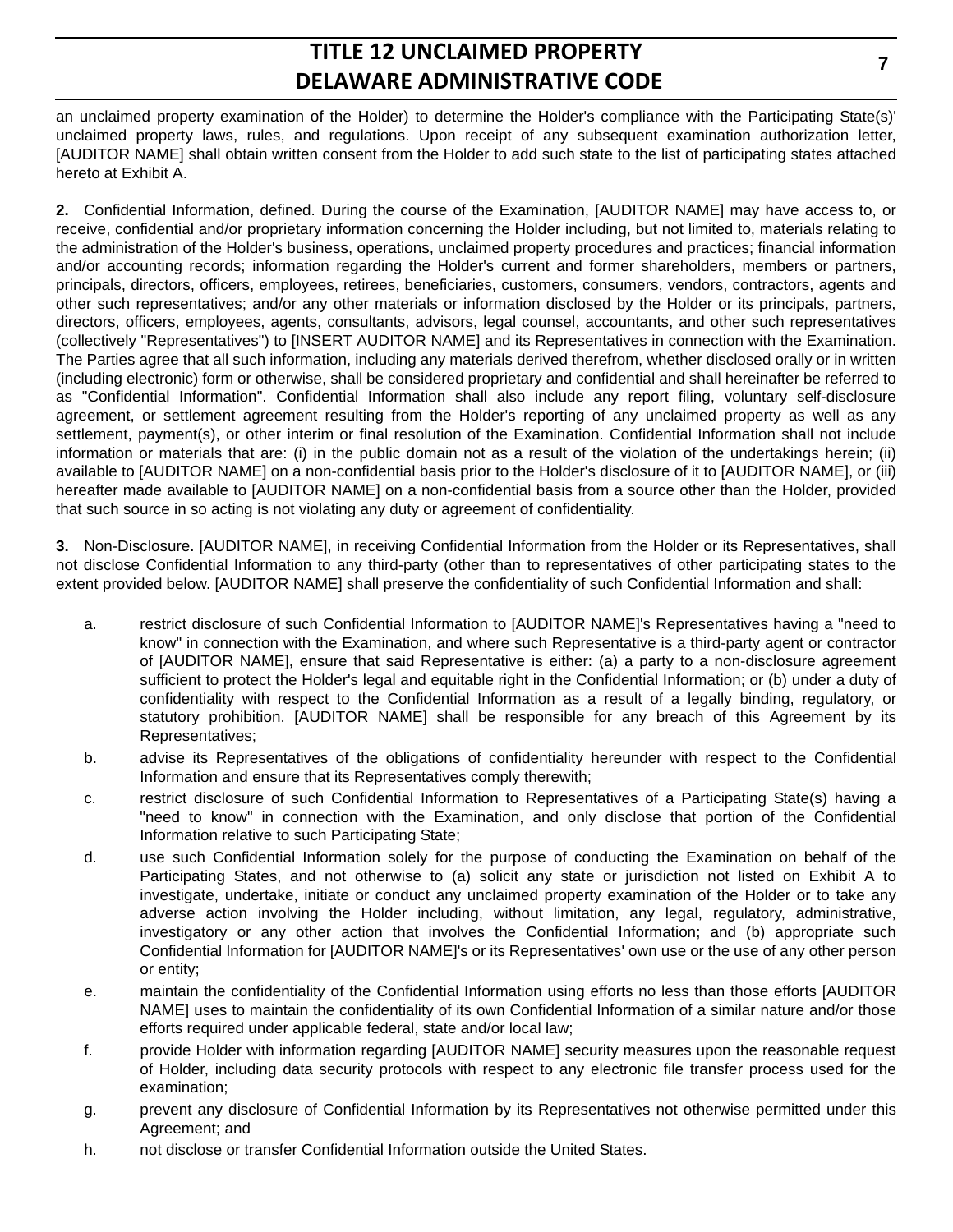**4.** Solicitation. [AUDITOR NAME] shall not inform other states or jurisdictions that Delaware has authorized an examination of the Holder to solicit such states or jurisdictions to investigate, undertake, initiate or conduct any unclaimed property examination of the Holder. This restriction shall not, however, be construed to prohibit the Auditor from disclosing Delaware's involvement in the Examination to another Participating State once that state has issued a formal notice of examination to the Holder.

**5.** Records Retention. [AUDITOR NAME] shall retain the audit work papers (which may include the Confidential Information) in a secure environment for no longer than the period of time specified under the laws, rules or regulations of the Participating State(s) or [AUDITOR NAME]'s contract with the Participating State(s), whichever is longer, at which time the records (inclusive of any Confidential Information) shall be destroyed; and [AUDITOR NAME] shall certify in writing as to such destruction to the Holder using the following contact information:

**6.** Compelled Disclosure. If [AUDITOR NAME] shall be under a legal obligation, including but not limited to a subpoena or request by a court or any government entity or required in response to any applicable "freedom of information" request to disclose any Confidential Information to a third party, [AUDITOR NAME] shall give the Holder prompt notice thereof so that the Holder may timely object to the disclosure of such Confidential Information, seek a protective order, or waive [AUDITOR NAME]'s duty of non-disclosure. [AUDITOR NAME] shall reasonably cooperate with the Holder to the extent that it seeks a protective order or to otherwise object to the requested disclosure of the Confidential Information. Furthermore to the extent that the Holder seeks a protective order or objects to the requested disclosure and [AUDITOR NAME] is subsequently required to disclose by court order or governmental mandate any Confidential Information, or in the event Holder fails to act within a reasonable time period after receipt of [AUDITOR NAME]'s notice and/or affirmatively waives [AUDITOR NAME]'s duty of non-disclosure, and [AUDITOR NAME] is legally required to disclose any Confidential Information pursuant to this Section 6, [AUDITOR NAME] shall do so without liability under this Agreement.

**7.** Compliance With Applicable Laws. [AUDITOR NAME] represents and warrants that it has technical and organizational measures in place that (i) comply with all Applicable Laws; and (ii) meet or exceed the ISO/IECC 27002 information security controls standard to ensure the security and confidentiality of the Confidential Information in order to prevent, among other things: (a) accidental, unauthorized or unlawful destruction, alteration, modification or loss of the Confidential Information; and (b) accidental, unauthorized or unlawful disclosure or access to the Confidential Information. [AUDITOR NAME] warrants and represents that it shall maintain its security measures in accordance with: (i) the Applicable Laws; and (ii) the standards expressly represented in the INFORMATION SYSTEMS CERTIFICATION which is attached hereto and incorporated herein by reference at Exhibit B. For purposes of this Agreement, the term "Applicable Laws" shall mean all applicable state and federal laws, rules, and regulations governing the protection of Confidential Information (inclusive of Personally Identifiable Information) including, without limitation, 12 Del. Code Ann. §1189 and Del. Code Ann. tit. 6 §§ 12B-101 et. seq., as such laws, rules and regulations may be amended from time to time. In the event [AUDITOR NAME] is required to notify the Holder under any Applicable Law concerning any unauthorized access to, destruction, modification, disclosure or use of any Information (hereinafter a "Security Incident"), [AUDITOR NAME] shall: (a) provide such written notice promptly and without undue delay in accordance with the applicable legal authority; (b) take all remedial action required under Applicable Law to investigate and remediate any loss of the Information; (c) reasonably cooperate with Holder in promptly responding to all third party inquiries (if any) regarding the Security Incident; and (d) refrain from issuing any press release, providing any breach notification to individuals, or making any other public announcement concerning the Security Incident without the prior written approval of Holder (which approval shall not be unreasonably withheld, conditioned or delayed); provided, however, no written approval from Holder shall be necessary where [AUDITOR NAME] is required to act at the direction of law enforcement and/or other governmental personnel and such written approval is unreasonable under the circumstances and/or would result in [AUDITOR NAME]'s non-compliance with the directive.

**8.** Remedies. [AUDITOR NAME] hereby agrees that it shall promptly, and without undue delay notify Holder in writing of any unauthorized use or disclosure of the Confidential Information and reasonably cooperate with Holder to mitigate the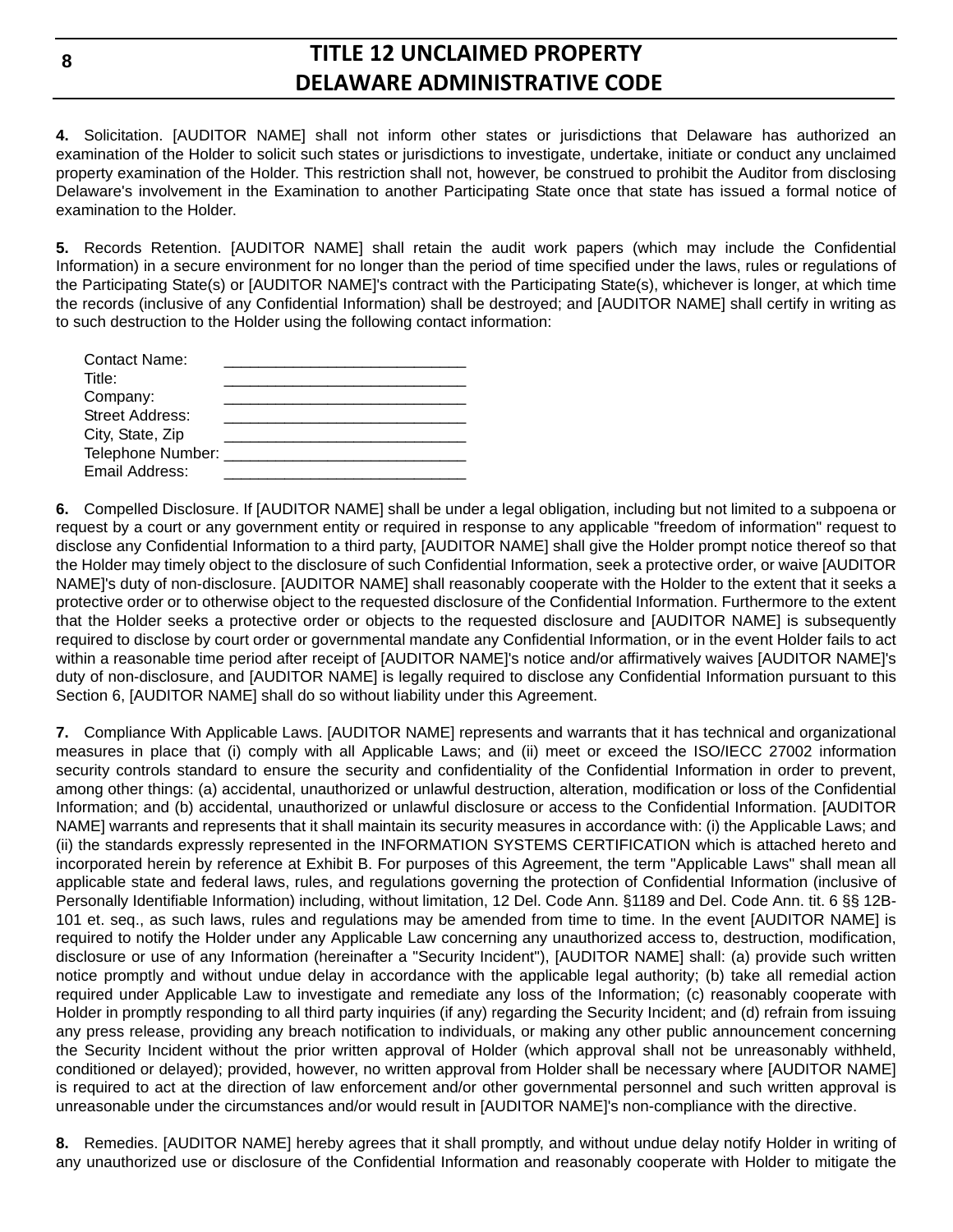effect of such unauthorized use or disclosure. [AUDITOR NAME] acknowledges that Holder would suffer irreparable harm if its Confidential Information were disclosed or used in violation of this Agreement, and that monetary damages would be an insufficient remedy for such unauthorized disclosure or use by [AUDITOR NAME] or its representatives. Accordingly, in addition to whatever right the Holder may have to obtain an award of damages or other relief upon [AUDITOR NAME]'s breach of this Agreement, the Holder may obtain an injunction or other equitable relief to protect its Confidential Information disclosed or used in violation of this Agreement.

**9.** Application of Agreement. This Agreement shall apply solely to the Examination and shall not be construed to permit the disclosure of any Confidential Information to any other state or jurisdiction not listed on Exhibit A on the date hereof, absent the express written consent of the Holder. This Agreement may not be canceled or modified, nor any of its provisions be waived, except in writing signed by the Parties hereto or, in the case of a waiver, on behalf of the Party making the waiver. This Agreement constitutes the entire agreement and understanding of the Parties hereto and supersedes any and all prior agreements and understandings relating to the subject matter hereof. If it is found in a final judgment by a court of competent jurisdiction that any term or provision hereof is invalid or unenforceable: (i) the remaining terms and provisions hereof shall be unimpaired and shall remain in full force and effect; (ii) the invalid or unenforceable provision or term shall be stricken from this Agreement and the validity, binding effect and enforceability of the remaining provisions of this Agreement shall not be affected or impaired in any manner.

IN WITNESS WHEREOF, the Parties have caused this Confidentiality & Non-Disclosure Agreement to be executed and delivered the day and year first above written.

[HOLDER NAME] [AUDITOR NAME]

# its subsidiaries and related entities 2.15 *Opening Conference*

- 2.15.1 Once an examination is assigned, an opening conference shall be scheduled with the Auditor and representatives of the Holder. Prior to the opening conference, the Auditor shall provide the Holder a list of documents which the Holder must produce in advance of or at the opening conference. These documents may include but are not limited to the following: tax returns (including consolidated and affiliation schedules), organization charts, charts of accounts, trial balances, unclaimed property filing history (all states if the Holder is incorporated or formed in the State of Delaware), prior completed and accepted voluntary disclosure agreements (VDAs) and examinations, and policies and procedures related to record retention, accounting, unclaimed property, or any other practices the State deems relevant to the examination. During the opening conference, by way of example and not limitation, the Auditor shall
	- 2.15.1.1 Advise the Holder of the reporting requirements of the Delaware Abandoned or Unclaimed Property Law;
	- 2.15.1.2 Provide an overview of the examination process to include State approved methodologies, record availability, sampling and the potential for projection and estimation (if applicable);
	- 2.15.1.3 Provide to the Holder an examination work plan;
	- 2.15.1.4 Identify the maximum time-period to be covered by the examination, and discuss potential scoping issues;
	- 2.15.1.5 Request additional records and materials necessary to proceed with the next steps of the examination, which may include, without limitation, the following: tax returns, unclaimed filing history for all states, bank statements, bank reconciliations, outstanding check lists, detail general ledgers, aged accounts receivable reports, aged accounts payable reports, and if applicable, information surrounding gift card issuances and redemptions.
- 2.15.2 Upon request by the Holder, the State shall provide to the Holder all records of prior unclaimed property reports filed previously in the State.
- 2.15.3 The State shall have access to the Holder's original books and records, or copies thereof, and will not limit its examination to a review of work papers, compilations or record summaries created by the Holder. The State expects the Holder's full cooperation and anticipates that, with the Holder's cooperation, the time to complete a typical examination shall not exceed twenty four (24) months.
- 2.15.4 If an examination lasts longer than 24 months, the Abandoned Property Audit Manager shall meet with the Holder to facilitate completion of the examination. Interest and penalties may be assessed pursuant to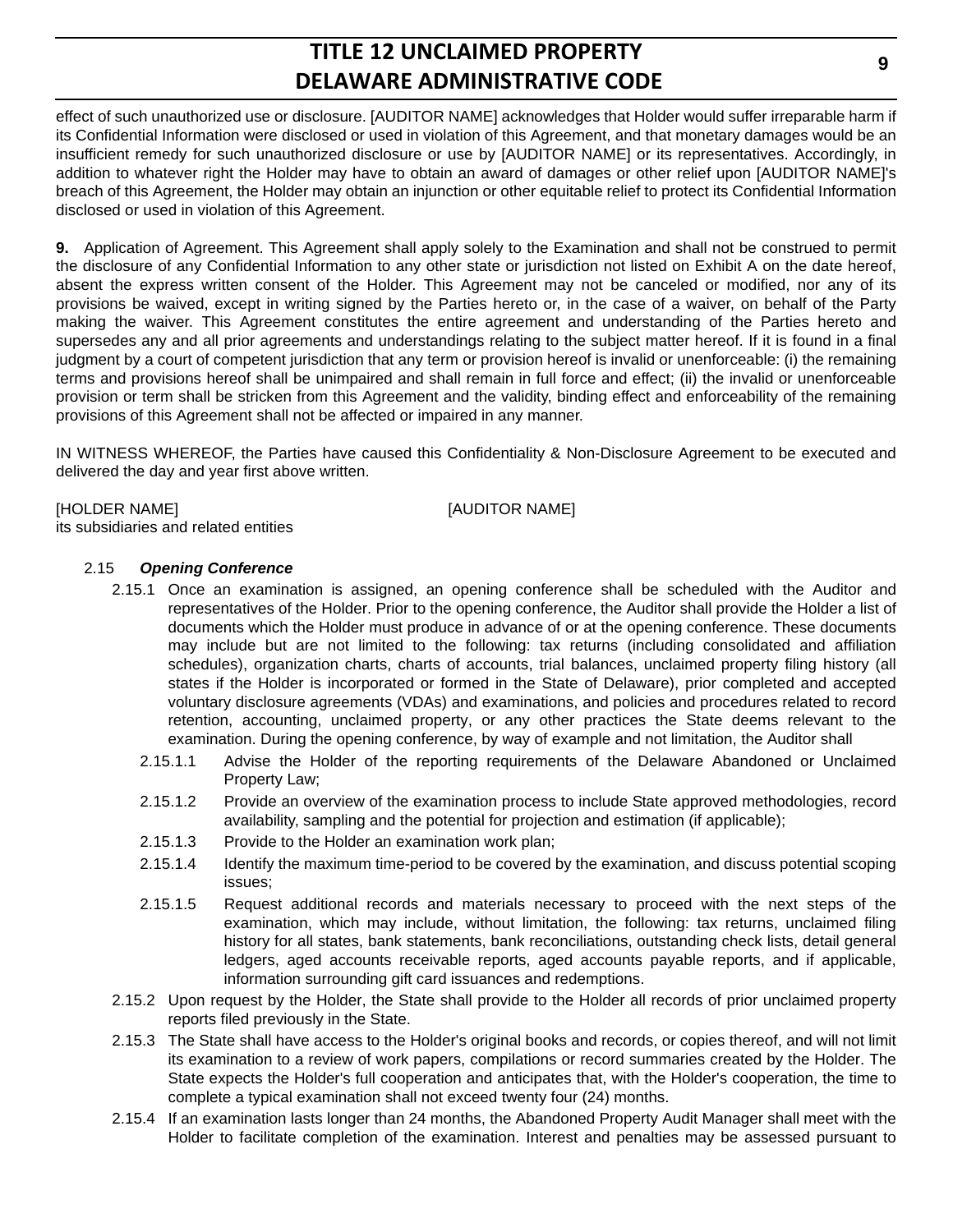§§1183 and 1184 of the Abandoned or Unclaimed Property Law on all abandoned property due for all reporting years under examination.

2.15.5 Pursuant to 12 **Del.C.** §1185, in certain circumstances, interest and penalties may be abated for good cause at the discretion of the State Escheator. In determining good cause in this context, the State Escheator may consider, if applicable and without limitation, the following factors: whether the Holder has a significant history of filing unclaimed property reports; the responsiveness of a Holder during the examination; and whether the Holder used ordinary business care in its compliance efforts.

## 2.16 *Scope of Examination*

- 2.16.1 The scope of the examination may be dependent upon many factors, including but not limited to the following:
	- 2.16.1.1 When an entity was incorporated, formed, or created;
	- 2.16.1.2 When an entity began to engage in a particular line of business that may result in potential unclaimed property;
	- 2.16.1.3 Activity/materiality;
	- 2.16.1.4 Whether an entity was subject to a prior examination; and
	- 2.16.1.5 Whether an entity completed, and the State accepted, a VDA.
- 2.16.2 Examinations may include all subsidiaries and related entities of the Holder under examination,
- 2.16.3 Once entity scoping has been determined by the State, no additional entities may be scoped into the examination without the Holder's consent.
- 2.16.4 At the Holder's election and with the consent of the State, legal entities acquired after the conclusion of entity scoping have the option of being added to the existing examination.

## 2.17 *Examination*

- 2.17.1 Depending on the facts and circumstances of the examination and in cooperation with the Holder, the Auditor may conduct the examination on-site and/or remotely if records are available electronically or can be shipped. When available in electronic format, records shall be produced electronically to maintain efficiency, absent exceptional circumstances to be determined by the State Escheator. On-site work may last a few days to several weeks depending on the size and complexity of the Holder, the availability of records, and the availability of Holder personnel necessary to explain and discuss the records. During the examination, the Auditor shall review all necessary books and records, interview key personnel and review relevant policies and procedures related to abandoned property.
- 2.17.2 During the examination, the Auditor may make subsequent requests to the Holder for additional books and records as required to complete the examination.
- 2.17.3 The State and/or its Auditors, shall retain copies of all examination source documents, work papers, and reports to create a suitable record for the judicial review procedure described in 12 **Del.C.** §1179, subject to the terms of any Non-Disclosure Agreement between the Holder and the Auditor.
- 2.17.4 Record requests shall have reasonable deadlines in order to move the examination forward and avoid unnecessary delays.
- 2.17.5 The Auditor shall submit record requests to the Holder in writing, or if the request is made verbally, shall follow up with written documentation of the request. The Auditor shall provide a reasonable timeframe for the Holder to respond to the request based on the type and extent of the information requested and other relevant facts and circumstances. The Auditors shall provide confirmation of receipt with projected response times to submissions received from the Holder. In turn, the Auditor shall provide to the Holder a reasonable timeframe for responding and reviewing records produced by the Holder.
- 2.17.6 During the pendency of the examination, if applicable and practicable, the Auditor shall provide to the Holder in writing:
	- 2.17.6.1 Explanation of the process used to determine that items are unclaimed property;
	- 2.17.6.2 Explanation of why documentation provided by Holder is not sufficient to remediate an item;
	- 2.17.6.3 Explanation and support for determining the proposed assessment, including electronic copy of assessment and supporting schedules;
	- 2.17.6.4 Explanation of steps Holder can take to remediate the assessment; and
	- 2.17.6.5 The remediation timeline.
- 2.17.7 Holders shall be given the opportunity to review, reconcile, remediate and, where applicable under Delaware law, perform due diligence on any items that have been identified as potential unclaimed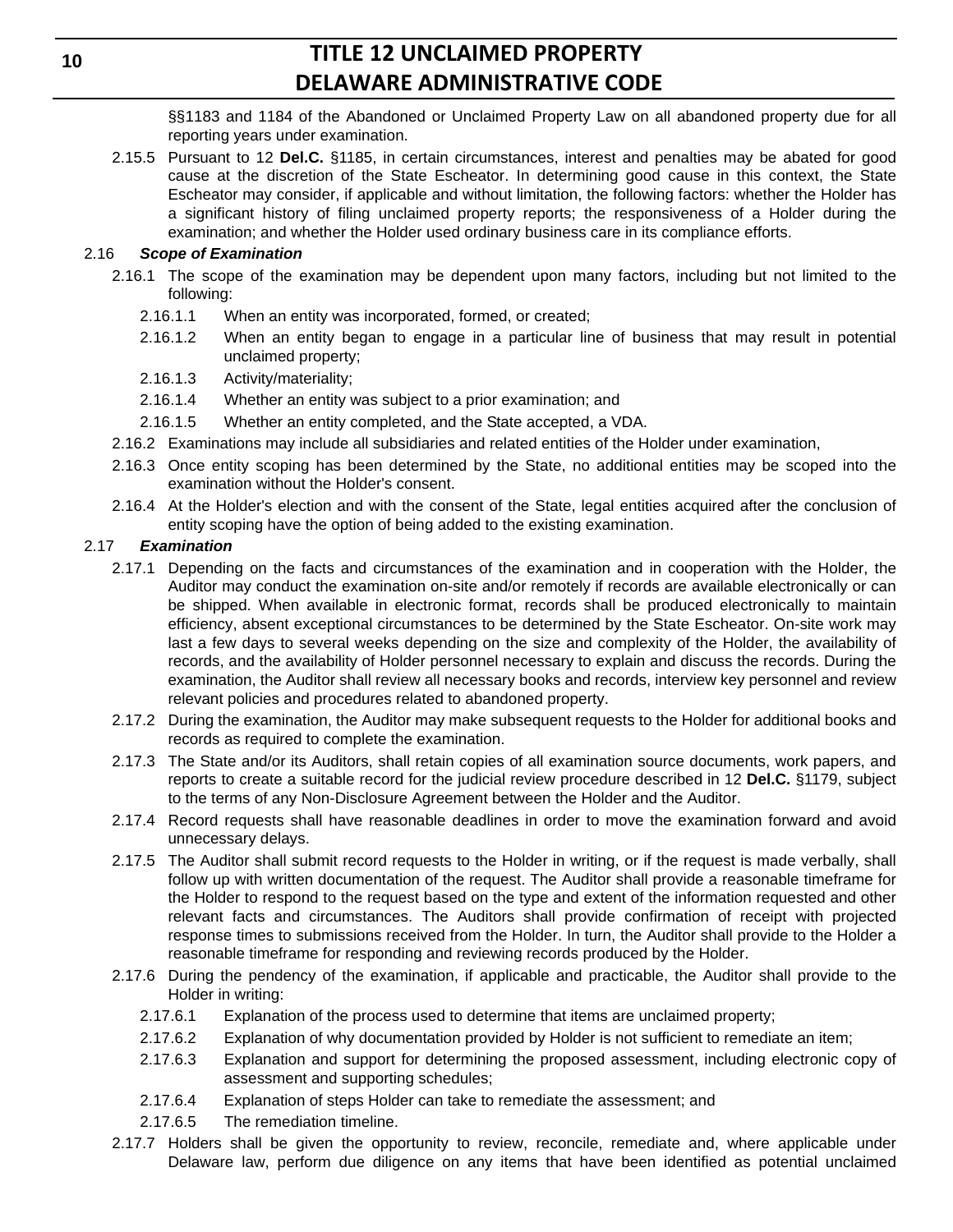property. The Auditor shall verify that the Holder has mailed outreach letters (due diligence, remediation) to the owner's last known address. The Auditor shall conduct meetings with the Holder in order to provide guidance regarding the due diligence process and to ensure the Holder is performing the outreach within the timelines established by the State. The form of the outreach letter must be approved by the State, and all outreach letters shall be submitted to the Auditor for review and approval prior to sending out. See subsection 2.22 for examples of outreach letters in a form approved by the State.

- 2.17.8 The State may, at the Holder's request or with the Holder's agreement, bifurcate or divide the examination by property type and year. Thus, portions of an examination may be concluded while other portions remain ongoing. The State, through the Auditor, shall keep the Holder informed of any potential for such division to expedite the examination.
- 2.17.9 The Holder shall be kept informed of the progress of the examination and may contact the State directly to address issues or concerns. The Holder has the right to contact the State directly to address issues arising from or related to the examination, including the right to report alleged misconduct, unethical behavior, or lack of professionalism on the part of the Auditor.
- 2.17.10 At the end of any defined portion of the examination, the Auditor shall present the preliminary findings to the Holder. These findings are not final. The preliminary findings, at that point, identify in detail the work performed, property types reviewed, the time period reviewed, any estimation techniques employed, and a calculation showing the potential amount of unclaimed property due and owing. The Auditor shall allow the Holder reasonable time to complete required research and gather more records to address matters raised in the preliminary findings.

### 2.18 *Estimation*

- 2.18.1 Overview. Section 1145 requires that a Holder, who is required to file a report, retain records for 10 years after the date the report is filed. The record retention requirement corresponds with Section 1172(h) authorizing the State Escheator to conduct an examination for a 10 year period of dormant property. Section 1176 authorizes the State Escheator to estimate the amount of property due using a reasonable method of estimation based on all information available to the State Escheator.
- 2.18.2 Base Periods: The "Base Period" is the period of time for which the Holder possesses complete and researchable records. Consistent with a majority of states, the State requires that a Holder retain records for a minimum of 10 years plus dormancy (15 years total for most property types). It is expected that the Holder shall possess several years of dormant records even if the Holder does not possess records for the entire 10 year period. The State may utilize any available dormant records to estimate an unclaimed property liability for the period of time for which the Holder does not possess complete and researchable records.
	- 2.18.2.1 If the Holder fails to retain sufficient dormant years of records, the Audit Manager and Holder shall discuss which records are to be utilized for the Base Period. In the absence of agreement, the State Escheator shall possess the sole authority to make a reasonable determination for the Base Period in order to prepare an estimate.
	- 2.18.2.2 The Base Periods shall consist of complete and researchable records. In order to draw a representative error rate, the Base Periods utilized shall consist of at least three (3) years from the universe of complete and researchable records. Depending on the unique facts and circumstances of each Holder, the State may consider including non-dormant periods in the Base Periods.
	- 2.18.2.3 At the conclusion of the records production, the Chief Financial Officer or other officer of the Holder shall provide in a form amenable to the State Escheator, a representation of the Holder to the best of his or her knowledge, after reasonable inquiry and due diligence, regarding what records are available, for which property types and what years. The Holder is bound by this representation, absent good cause in the determination of the State Escheator. A determination by the State of a false statement will be considered willful misrepresentation where it is made with intent to mislead the State Escheator.
- 2.18.3 Items to be Excluded from Estimation Calculation
	- 2.18.3.1 Items payable to an owner that is a United States federal department or agency shall be removed from the population subject to estimation prior to preparing the population to review.
	- 2.18.3.2 Funds returned in the normal course of business shall not be included in the population of potential unclaimed items.
- 2.18.4 Sampling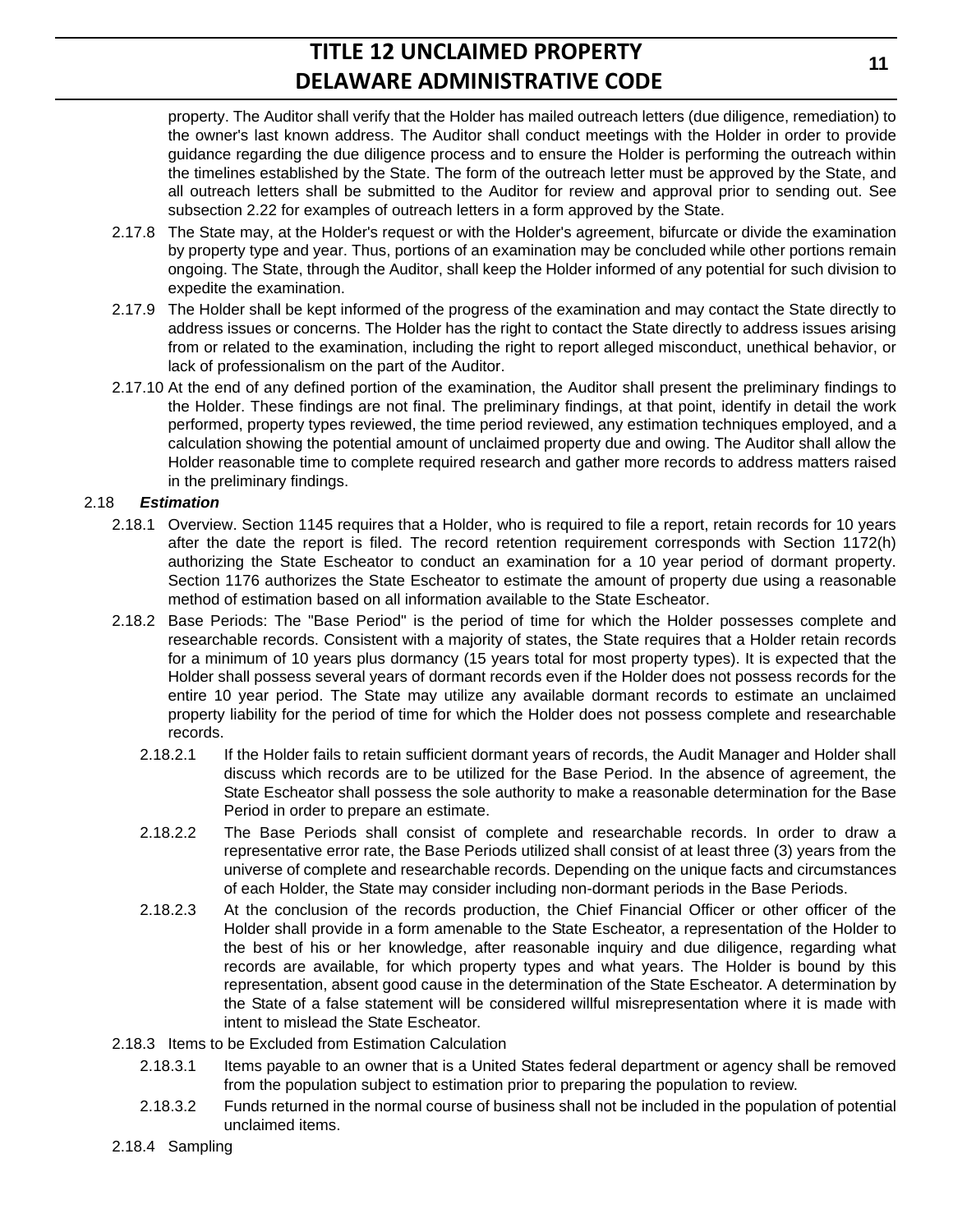- 2.18.4.1 When it is determined through a documented discussion between the Auditor and the Holder that transactions for a particular property type meeting the State's parameters for testing constitute too large of a population to be reasonably tested on an actual basis, a statistical sampling methodology shall be employed.
- 2.18.4.2 If a Holder would prefer to research the entire population of a given property type and can perform the research in a reasonable time, the Holder shall be permitted to perform research of the entire population.
- 2.18.4.3 Generally, the population shall be divided into strata ("stratified sampling") from which samples shall be drawn. For each strata, a sample size shall be determined using generally accepted statistical principles such that the sample mean shall be within 10% of the population mean for that strata at a 90% confidence interval. However, in the instance of a lower valued stratum where the results are generally immaterial to the overall liability, a relaxed confidence and precision level intervals may be considered for purposes of efficiency, if accuracy is not sacrificed on a material level.
- 2.18.4.4 In some circumstances where the Holder has not maintained records for the entire examination period, the State may elect to sample a number of entities of a Holder during an examination in lieu of testing all Delaware entities. The Auditors shall identify an appropriate sampling of entities based upon factors such as, but not limited to, the following: revenue, line of business, commercial activity, and property types being held. The results of the detailed testing of these entities shall be extrapolated, if applicable, to the other appropriate Delaware entities that have not been selected for detailed review to determine the liability due to the State. The Holder shall be given the option to use this sampling methodology or to test all entities that fall within the scope of the examination.
- 2.18.4.5 The State's approved sampling process for estimating a Holder's unclaimed property liability includes the following steps:
	- 2.18.4.5.1 Define the population
		- Base period Period of time where complete and researchable records are available
		- Sampling unit Examples include aged checks or customer net credit balances
		- Remove potential anomalies Outliers, duplicate records, error
	- 2.18.4.5.2 Determine appropriate stratification (if necessary)
		- Number of strata
		- Stratum boundaries
	- 2.18.4.5.3 Calculate Sample size
		- Desired confidence
		- Desired precision
	- 2.18.4.5.4 Perform random computerized sample selection
	- 2.18.4.5.5 Verified achieved precision goals
	- 2.18.4.5.6 Evaluate results
- 2.18.5 Funds Returned
	- 2.18.5.1 The State shall review the Holder's policies and procedures for treatment of day-to-day operations related to potential unclaimed property.
	- 2.18.5.2 For purposes of representing periods where records do not exist, the State shall consider the following:
		- 2.18.5.2.1 Funds returned in the normal course of business will not be included in the population of potential unclaimed items.
		- 2.18.5.2.2 Funds returned outside of the normal course of business (i.e. change in process) will be included in the population of potential unclaimed items.
- 2.18.6 Aging Criteria for Outstanding and Voided Checks

Checks that remain outstanding less than 90 days after issuance shall be excluded from the population, unless the State, in the sole discretion of the State Escheator, determines that a redefined outstanding period is necessary. A check that is voided within 30 days of issuance shall be excluded from the population, unless the State, in the sole discretion of the State Escheator, determines that a redefined outstanding period is necessary.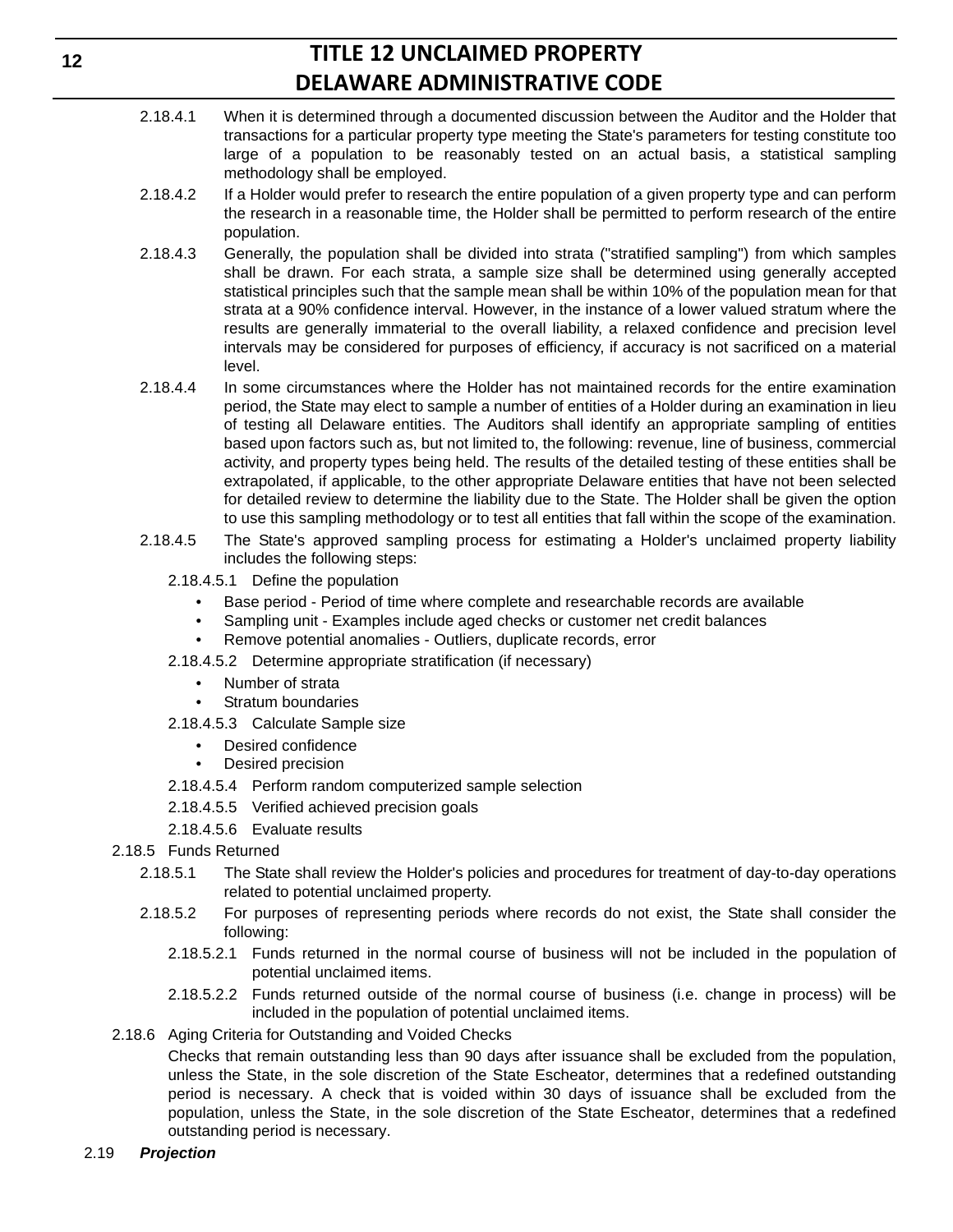- 2.19.1 If for certain periods the amount of reportable property cannot be ascertained from the books and records of the Holder, projection techniques may be used to determine the reportable amounts for such periods. Such determination shall be made by first examining records during periods in which records exist to establish a "Base Period" of data from which statistical inferences can be made for periods in which records are incomplete or do not exist. To the extent permitted by law, names and addresses identified in the Base Period shall not be used to determine which state has the priority claim to the abandoned property estimated to be due over periods where records of owners' addresses do not exist.
- 2.19.2 All sampling, projection and estimation techniques used by the Auditor to determine unclaimed property due to the State shall be in a method approved by the State prior to use. The Auditor may suggest or the State may request, guidance necessary for the State to make an informed decision as to which estimation technique would be most appropriate for the facts and circumstances at hand. It is the intent of the State that any estimation methodologies used shall result in a reasonable representation of the unclaimed property potentially due for the estimated periods. The State shall permit the Holder to comment on or suggest an alternative technique; however, the ultimate decision to employ a particular technique is at the sole discretion of the State. The Holder may challenge this decision at the close of the examination.

#### 2.20 *Complete and Researchable Records*

- 2.20.1 The expectation is that a Holder, at a minimum, may have complete and researchable records for a period that would cover seven to eight (7-8) years from the date of the Examination Notice. If there are unique circumstances where a Holder does not have 7-8 years of researchable records, the State and the Holder may discuss the circumstances and use an alternative data set with fewer years.
- 2.20.2 Complete records shall reconcile to the general ledger with the understanding that immaterial differences may occur. Researchable records are records to which the Holder may research the resolution of an item. At a minimum, researchable records shall include those items that contain a last known address of the owners of property.

#### 2.21 *Reportable Property Types*

Commonly reported types of Unclaimed Property along with the National Association of Unclaimed Property Administrators ("NAUPA") Property Type Codes with Applicable Dormancy Periods are as follows:

#### **NAUPA Code**

| <b>ACCOUNT BALANCES</b> | <b>Property Type</b>            | <b>Dormancy Period</b><br>(Years) |
|-------------------------|---------------------------------|-----------------------------------|
| AC <sub>01</sub>        | <b>Checking Accounts</b>        | 5                                 |
| AC <sub>02</sub>        | Savings Accounts                | 5                                 |
| AC <sub>03</sub>        | Mature CD or Save Cert          | 5                                 |
| AC <sub>04</sub>        | Christmas Club                  | 5                                 |
| AC <sub>05</sub>        | Money on deposit to secure fund | 5                                 |
| AC <sub>06</sub>        | <b>Security Deposit</b>         | 5                                 |
| AC07                    | <b>Unidentified Deposit</b>     | 5                                 |
| AC <sub>08</sub>        | <b>Suspense Accounts</b>        | 5                                 |
|                         |                                 |                                   |

#### **UNCASHED CHECKS**

| CK <sub>01</sub> | Cashier's Checks          | 5 |
|------------------|---------------------------|---|
| CK <sub>02</sub> | <b>Certified Checks</b>   | 5 |
| CK <sub>03</sub> | <b>Registered Checks</b>  | 5 |
| CK04             | <b>Treasurer's Checks</b> | 5 |
| CK <sub>05</sub> | Drafts                    | 5 |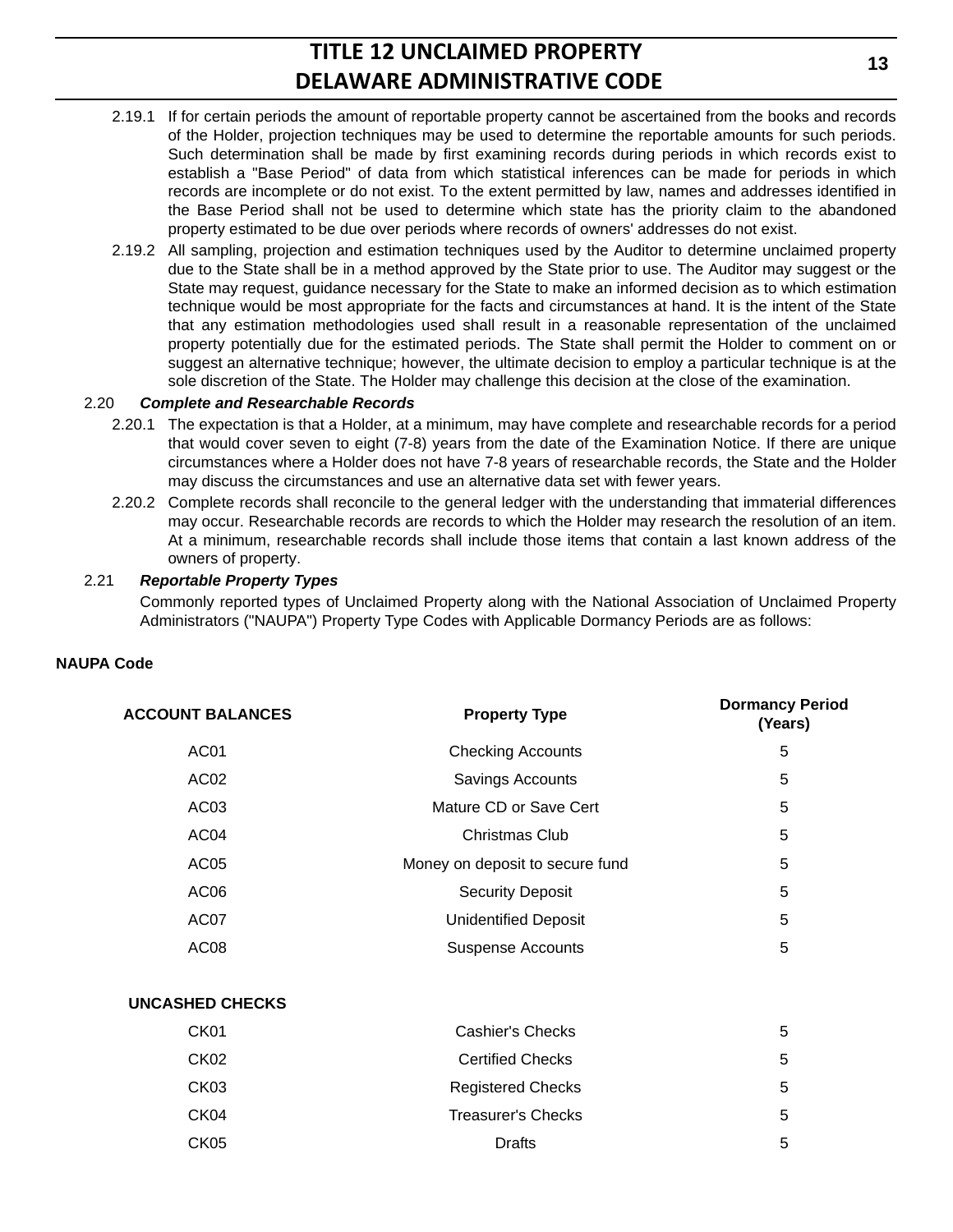| CK <sub>06</sub> | Warrants                                 | 5  |
|------------------|------------------------------------------|----|
| CK <sub>07</sub> | <b>Money Orders</b>                      | 5  |
| CK <sub>08</sub> | <b>Traveler's Checks</b>                 | 15 |
| CK <sub>09</sub> | Foreign Exchange Checks                  | 5  |
| CK <sub>10</sub> | <b>Expense Checks</b>                    | 5  |
| CK11             | <b>Pension Checks</b>                    | 5  |
| CK12             | Credit Checks or Memos                   | 5  |
| CK13             | <b>Vender Checks</b>                     | 5  |
| CK14             | Checks Written Off To Income             | 5  |
| CK15             | <b>Other Outstanding Official Checks</b> | 5  |
| <b>CK16</b>      | <b>CD Interest Checks</b>                | 5  |

#### **EDUCATIONAL SAVINGS ACCOUNTS (ESEA)**

| CS01 | ESA - Cash                | 5 |
|------|---------------------------|---|
| CS02 | <b>ESA - Mutual Funds</b> | 5 |
| CS03 | <b>ESA - Securities</b>   | 5 |

### **COURT DEPOSITS**

| CT01             | <b>Escrow Funds</b>        | 5 |
|------------------|----------------------------|---|
| CT <sub>02</sub> | <b>Condemnation Awards</b> | 5 |
| CT03             | Missing Heir's Funds       | 5 |
| CT04             | <b>Suspense Accounts</b>   | 5 |

# **HEALTH SAVINGS ACCOUNT (HSA)**

| HS <sub>01</sub> | <b>Health Savings Account</b>     |  |
|------------------|-----------------------------------|--|
| <b>HS02</b>      | Health Savings Account Investment |  |

# **INSURANCE**

| IN <sub>01</sub> | <b>Individual Policy Benefits or Claim Payments</b>        | 5 |
|------------------|------------------------------------------------------------|---|
| IN <sub>02</sub> | Group Policy Benefits or Claim Payments                    | 5 |
| IN <sub>03</sub> | <b>Proceeds Due Beneficiaries</b>                          | 5 |
| IN <sub>04</sub> | Proceeds from Matured Policies, Endowments<br>or Annuities | 5 |
| IN <sub>05</sub> | <b>Premium Refunds</b>                                     | 5 |
| IN <sub>06</sub> | Unidentified Remittances                                   | 5 |
| IN <sub>07</sub> | Other Amounts Due Under Policy Terms                       | 5 |
| IN <sub>08</sub> | <b>Agent Credit Balances</b>                               | 5 |
|                  |                                                            |   |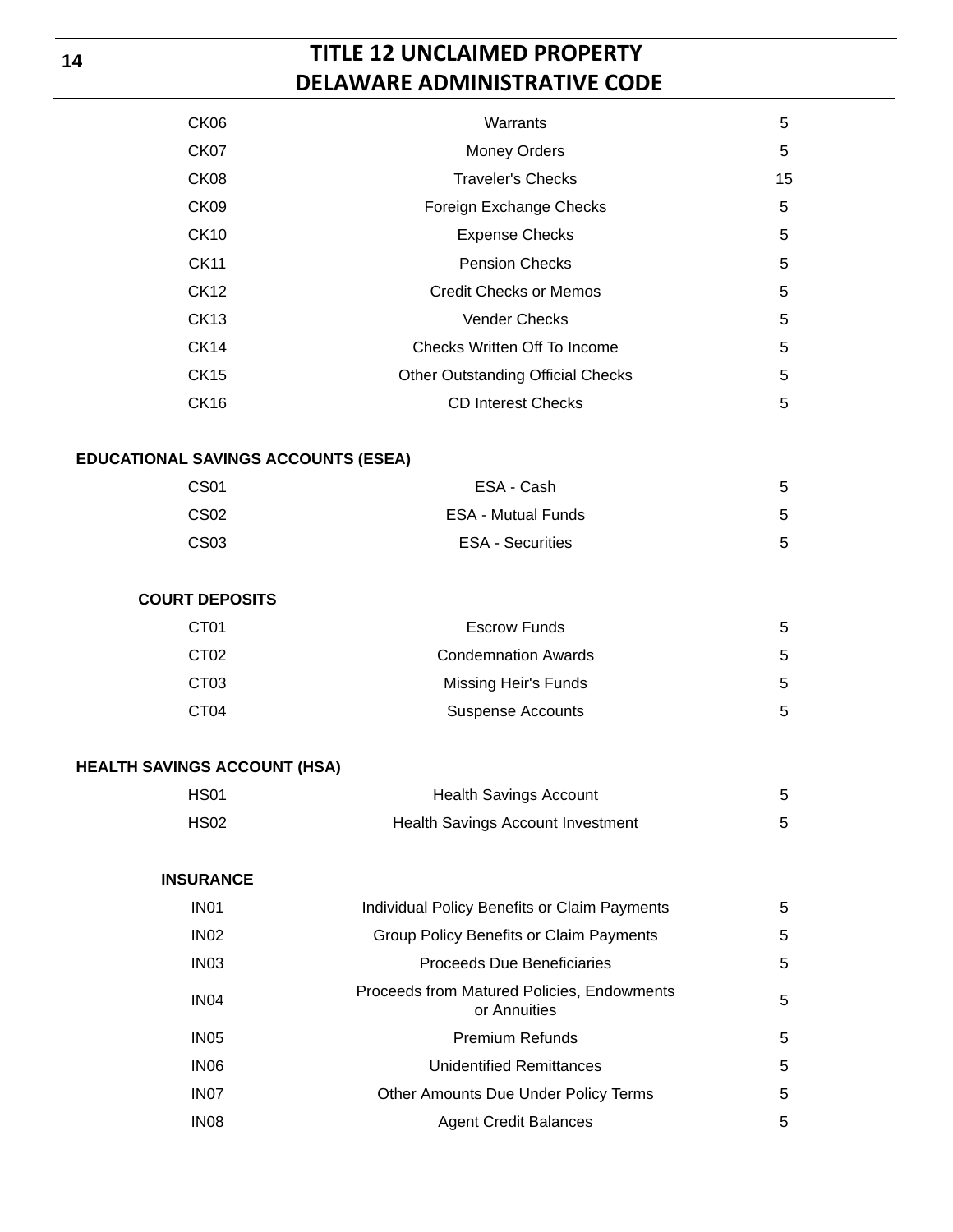# **MINERAL PROCEEDS**

| <b>MI01</b> | Net Revenue Interest        | 5 |
|-------------|-----------------------------|---|
| MI02        | <b>Royalties</b>            | 5 |
| MI03        | <b>Overriding Royalties</b> | 5 |
| MI04        | <b>Production Payments</b>  | 5 |
| MI05        | <b>Working Interest</b>     | 5 |
| MI06        | <b>Bonuses</b>              | 5 |
| MI07        | <b>Delay Rentals</b>        | 5 |
| MI08        | <b>Shut-in Royalties</b>    | 5 |
| MI09        | <b>Minimum Royalties</b>    | 5 |

### **MISCELLANEOUS INTANGIBLE PROPERTY**

| <b>MS01</b>      | Wages, Payroll, Salary (payroll cards) | 5 |
|------------------|----------------------------------------|---|
| <b>MS02</b>      | Commissions                            | 5 |
| <b>MS03</b>      | <b>Workers Compensation Benefits</b>   | 5 |
| MS <sub>04</sub> | Payments For Goods & Services          | 5 |
| <b>MS05</b>      | <b>Customer Overpayments</b>           | 5 |
| MS <sub>06</sub> | <b>Unidentified Remittances</b>        | 5 |
| MS07             | <b>Unrefunded Overcharges</b>          | 5 |
| <b>MS08</b>      | <b>Accounts Payable</b>                | 5 |
| <b>MS09</b>      | Credit Balance - Accounts Receivable   | 5 |
| <b>MS10</b>      | Discounts Due                          | 5 |
| <b>MS11</b>      | <b>Refunds Due</b>                     | 5 |
| <b>MS12</b>      | Unredeemed Gift Certificates           | 5 |
| <b>MS13</b>      | Unclaimed Loan Collateral              | 5 |
| <b>MS14</b>      | Pension & Profit Sharing               | 5 |
| <b>MS15</b>      | Dissolution or Liquidation             | 5 |
| <b>MS16</b>      | Miscellaneous Outstanding Checks       | 5 |
| <b>MS17</b>      | Miscellaneous Intangible Property      | 5 |
| <b>MS18</b>      | <b>Suspense Liabilities</b>            | 5 |

#### **SECURITIES**

| SC <sub>01</sub> | <b>Dividends</b>                     | 3 |
|------------------|--------------------------------------|---|
| SC <sub>02</sub> | Interest (Bond Coupons)              | 3 |
| SC <sub>03</sub> | <b>Principal Payments</b>            | 3 |
| SC <sub>04</sub> | <b>Equity Payments</b>               | 3 |
| SC <sub>05</sub> | <b>Profits</b>                       | 3 |
| SC <sub>06</sub> | <b>Funds Paid to Purchase Shares</b> | 3 |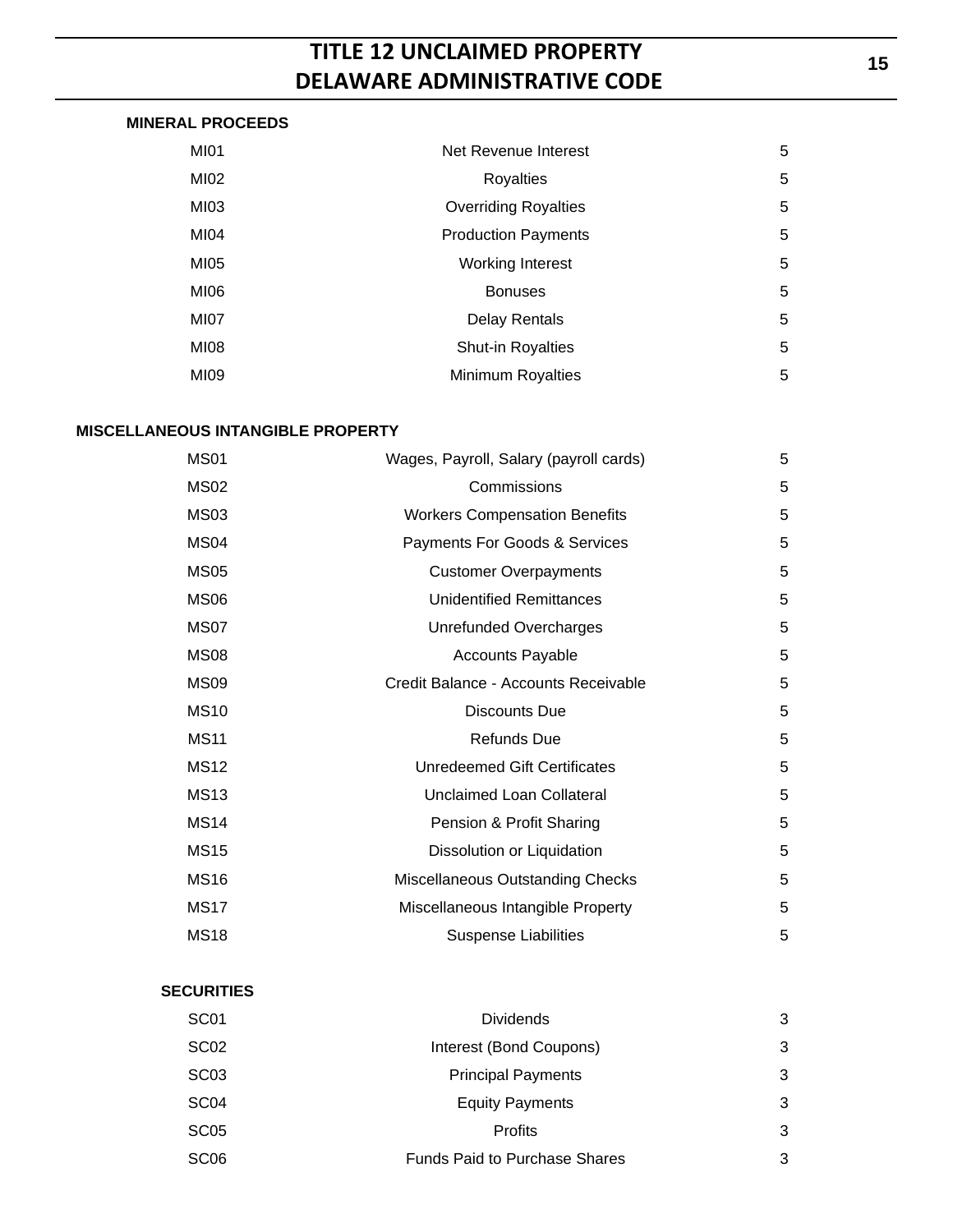| SC <sub>07</sub> | Funds for Stocks & Bonds                                              | 3 |
|------------------|-----------------------------------------------------------------------|---|
| SC <sub>08</sub> | Shares of Stock (Returned by Post Office)                             | 3 |
| SC <sub>09</sub> | Cash for Fraction Shares                                              | 3 |
| SC <sub>10</sub> | Unexchanged Stock of Successor Corp                                   | 3 |
| SC <sub>11</sub> | Other Certificates of Ownership                                       | 3 |
| SC <sub>12</sub> | Underlying Shares or other Outstanding<br>Certificates                | 3 |
| <b>SC13</b>      | Funds for Liquidation / Redemption of<br>Unsurrendered Stock or Bonds | 3 |
| SC <sub>14</sub> | Debentures                                                            | 3 |
| SC <sub>15</sub> | U S Govt Securities                                                   | 3 |
| SC <sub>16</sub> | <b>Mutual Fund Shares</b>                                             | 3 |
| <b>SC17</b>      | Warrant (Rights)                                                      | 3 |
| SC <sub>18</sub> | Mature Bond Principal                                                 | 3 |
| SC <sub>19</sub> | Dividend Reinvestment Plans                                           | 3 |
| <b>SC20</b>      | <b>Credit Balances</b>                                                | 3 |
|                  |                                                                       |   |

#### **TANGIBLE PROPERTY**

| SD01             | <b>SD Box Contents</b>         |   |
|------------------|--------------------------------|---|
| SD <sub>02</sub> | Other Safekeeping              | 5 |
| SD03             | <b>Other Tangible Property</b> |   |

# **FIDUCIARIES**

| TR01             | Paying Agent Account                |   |  |  |  |
|------------------|-------------------------------------|---|--|--|--|
| TR <sub>02</sub> | Undelivered or Uncashed Dividends   |   |  |  |  |
| TR <sub>03</sub> | Funds held in Fiduciary Capacity    | 3 |  |  |  |
| TR <sub>04</sub> | <b>Escrow Accounts</b>              | 3 |  |  |  |
| TR05             | <b>Trust Vouchers</b>               | 3 |  |  |  |
| IR <sub>01</sub> | Traditional IRA - Cash              | 3 |  |  |  |
| IR <sub>02</sub> | Traditional IRA - Mutual Funds      | 3 |  |  |  |
| IR <sub>03</sub> | <b>Traditional IRA - Securities</b> | 3 |  |  |  |
| IR <sub>05</sub> | Roth IRA - Cash                     | 3 |  |  |  |
| IR <sub>06</sub> | Roth IRA - Mutual Funds             | 3 |  |  |  |
| IR <sub>07</sub> | Roth IRA - Securities               | 3 |  |  |  |
|                  |                                     |   |  |  |  |

# **UTILITIES**

| UT01 | <b>Utility Deposits</b> |  |
|------|-------------------------|--|
| UT02 | <b>Membership Fees</b>  |  |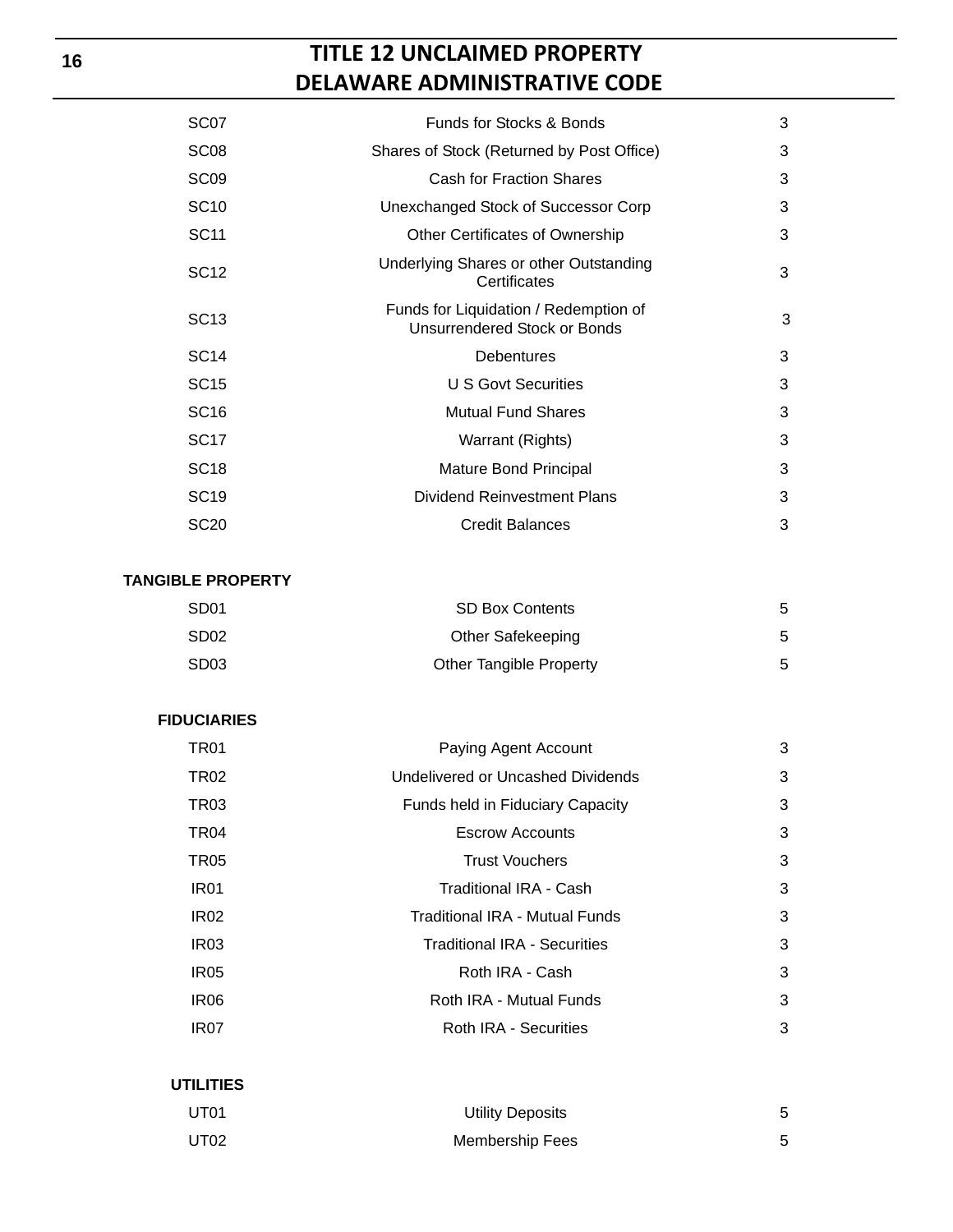| UT03 | <b>Refunds or Rebates</b>           |  |
|------|-------------------------------------|--|
| UT04 | <b>Capital Credit Distributions</b> |  |

#### 2.22 *Remediation*

- 2.22.1 Holders shall be given the opportunity to review, reconcile, remediate and perform remediation outreach on any items that have been identified as potential unclaimed property. The form of the outreach letter must be approved by the State, and all letters shall be submitted to the Auditors for review and approval by the State prior to sending out. The Holder must provide confirmation of the date of the outreach mailing to the Auditor.
- 2.22.2 For Property subject to the custody of the State pursuant to the Abandoned or Unclaimed Property Law, the following is an example of an outreach "due diligence" letter approved by the Department of Finance:

#### <Holder Letterhead>

<Date>

<Owner Name/Address>

Dear <Owner>,

Notice: The State of Delaware requires us to notify you that your property will be transferred to the custody of the State Escheator if you do not contact us before <insert date 30days after the date of this notice.> The State requires us to make a diligent attempt to <renew contact with><reissue the property to> the owner. If contact is not renewed we are required to transfer your property to the custody of the State of Delaware. The State may sell property that is not U.S. legal tender. If property is turned over to the State, you may file a claim with the State for the return of the property or the proceeds of the sale.

Property Specifics:

| Type of Property: | Account/Check No.:    |
|-------------------|-----------------------|
| Amount:           | Date of last Contact: |

Any Additional Information: \_

To <reestablish contact> <receive your property>, you may sign below and return this letter ini the enclosed envelope to later than <insert # of days> from the date of this letter. Once we have the signed letter we will <restore your account to and active status><or reissue the property>. If you have any updated address information, please provide it in the space below.

| nature.              |      |  |
|----------------------|------|--|
| Title.               | Date |  |
| Address (if<br>new): |      |  |

Social Security # (last four) or Federal Tax ID Number (if applicable):

If you require additional assistance, please call us at <insert telephone contact and/or email>.

2.22.3 For Property utilized as part of the sampling or estimation process, the following is an example of an outreach "remediation" letter approved by the Department of Finance:

<Holder Letterhead>

<Date>

<Owner Name/Address>

Dear <Owner>,

Our records indicate that the check detailed below, issued to <Owner>, has not cleared the bank. In order for us to determine whether this obligation is still due and owing or whether the obligation may have been satisfied, we are requesting that you please review your records and respond back to us as to your findings. After reviewing your records, complete the form below and return it to us within 15 days. If your address has changed, please provide the new address as well as a telephone number.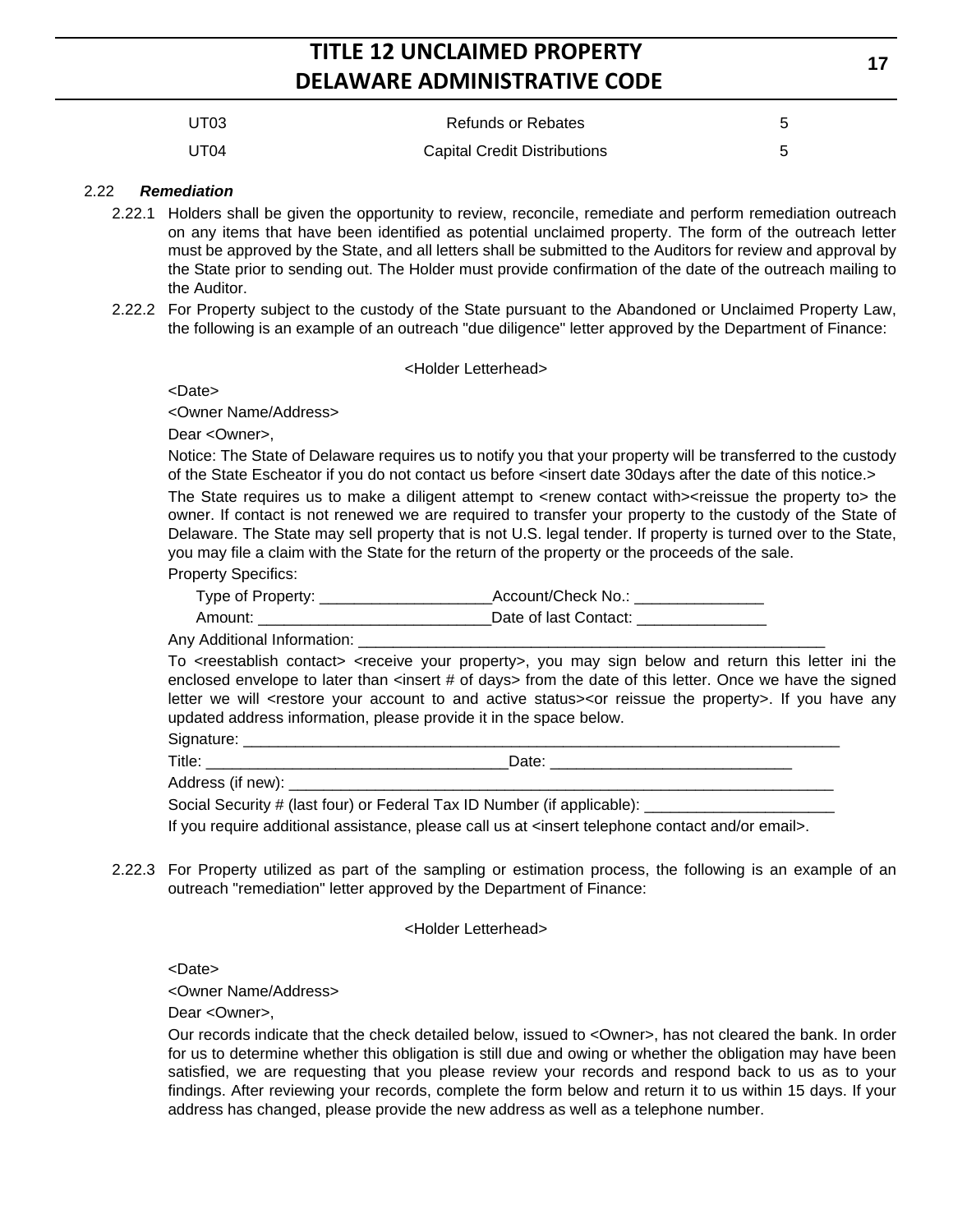|                                                                                                                                                                                 | funds in perpetuity or until you claim the funds from the state.    |          |                                      | If a response is not received, state unclaimed property laws may require us to remit the funds to the state<br>of your last known address (i.e. the state listed on the address block of this letter). That state will hold the |
|---------------------------------------------------------------------------------------------------------------------------------------------------------------------------------|---------------------------------------------------------------------|----------|--------------------------------------|---------------------------------------------------------------------------------------------------------------------------------------------------------------------------------------------------------------------------------|
| <b>Check Number</b>                                                                                                                                                             | Date Issued                                                         | Invoice  | <b>Invoice Date</b>                  | Amount                                                                                                                                                                                                                          |
| 123456                                                                                                                                                                          | 04/04/2001                                                          | Inv 9999 | 03/15/2001                           | \$250.00                                                                                                                                                                                                                        |
|                                                                                                                                                                                 | Check the appropriate box below and return this confirmation to us: |          |                                      |                                                                                                                                                                                                                                 |
| Please issue a replacement check.                                                                                                                                               |                                                                     |          |                                      | I have reviewed my records and have determined that the check listed above is owed to my Company.                                                                                                                               |
| I have reviewed my records and was unable to determine whether the check listed above is owed to my<br>Company.                                                                 |                                                                     |          |                                      |                                                                                                                                                                                                                                 |
| I have reviewed my records and have determined that the check listed above is not owed to my<br>Company as it was settled more than two years prior to the date of this letter. |                                                                     |          |                                      |                                                                                                                                                                                                                                 |
| I have reviewed my records and have determined that the check listed above is not owed to my<br>Company. Payment was settled within two years of the date of this letter by:    |                                                                     |          |                                      |                                                                                                                                                                                                                                 |
| receiving a subsequent payment on                                                                                                                                               |                                                                     |          | , or                                 |                                                                                                                                                                                                                                 |
| through a settlement agreement on                                                                                                                                               |                                                                     |          | , or                                 |                                                                                                                                                                                                                                 |
| through some other method on                                                                                                                                                    |                                                                     |          |                                      |                                                                                                                                                                                                                                 |
|                                                                                                                                                                                 | If other method, please explain and include all applicable dates:   |          |                                      |                                                                                                                                                                                                                                 |
| Please sign here:                                                                                                                                                               |                                                                     |          |                                      |                                                                                                                                                                                                                                 |
| Print name and title here:                                                                                                                                                      |                                                                     |          |                                      |                                                                                                                                                                                                                                 |
| Business telephone number:                                                                                                                                                      |                                                                     |          |                                      |                                                                                                                                                                                                                                 |
| Address (if other than above):                                                                                                                                                  |                                                                     |          |                                      |                                                                                                                                                                                                                                 |
| Sincerely,                                                                                                                                                                      |                                                                     |          |                                      |                                                                                                                                                                                                                                 |
| <signature></signature>                                                                                                                                                         |                                                                     |          |                                      |                                                                                                                                                                                                                                 |
| <holder name=""><br/><holder address=""></holder></holder>                                                                                                                      | <printed contact="" holder="" name="" of="" person=""></printed>    |          | <holder number="" phone=""></holder> |                                                                                                                                                                                                                                 |
|                                                                                                                                                                                 |                                                                     |          |                                      |                                                                                                                                                                                                                                 |

#### 2.23 *Bankruptcy*

If at any time before or during the course of an examination the Holder files for bankruptcy, the Holder shall give notice of the filing to the Auditor. The Auditor shall, within seven (7) calendar days of the Holder's notice or the discovery of the event, notify the State of the bankruptcy filing. If the State Escheator so elects, the Auditor shall assist the State Escheator to ensure that a proper proof of claim is filed timely in the bankruptcy action.

#### 2.24 *Statement of Findings and Request for Payment*

- 2.24.1 If the Audit Manager determines at the conclusion of the examination that the Holder has not reported or has underreported the amount of unclaimed property due to the State, the State shall issue a statement of findings and request for payment to the Holder. This letter shall outline the findings of the examination and make a formal demand for the property under question. The Holder has ninety (90) days to directly remit to the State of Delaware any abandoned property identified during the examination as owed to the State of Delaware. The Holder's appeal rights to contest all or part of the findings as outlined in 12 **Del.C.** §1179 are triggered by the statement of findings and request for payment.
- 2.24.2 The State may, at the Holder's request and/or agreement, bifurcate or divide the examination by property type and year and issue a statement of findings and request for payment for a portion or portions of the examination while other portions of the examination remain ongoing. An examination is deemed to be